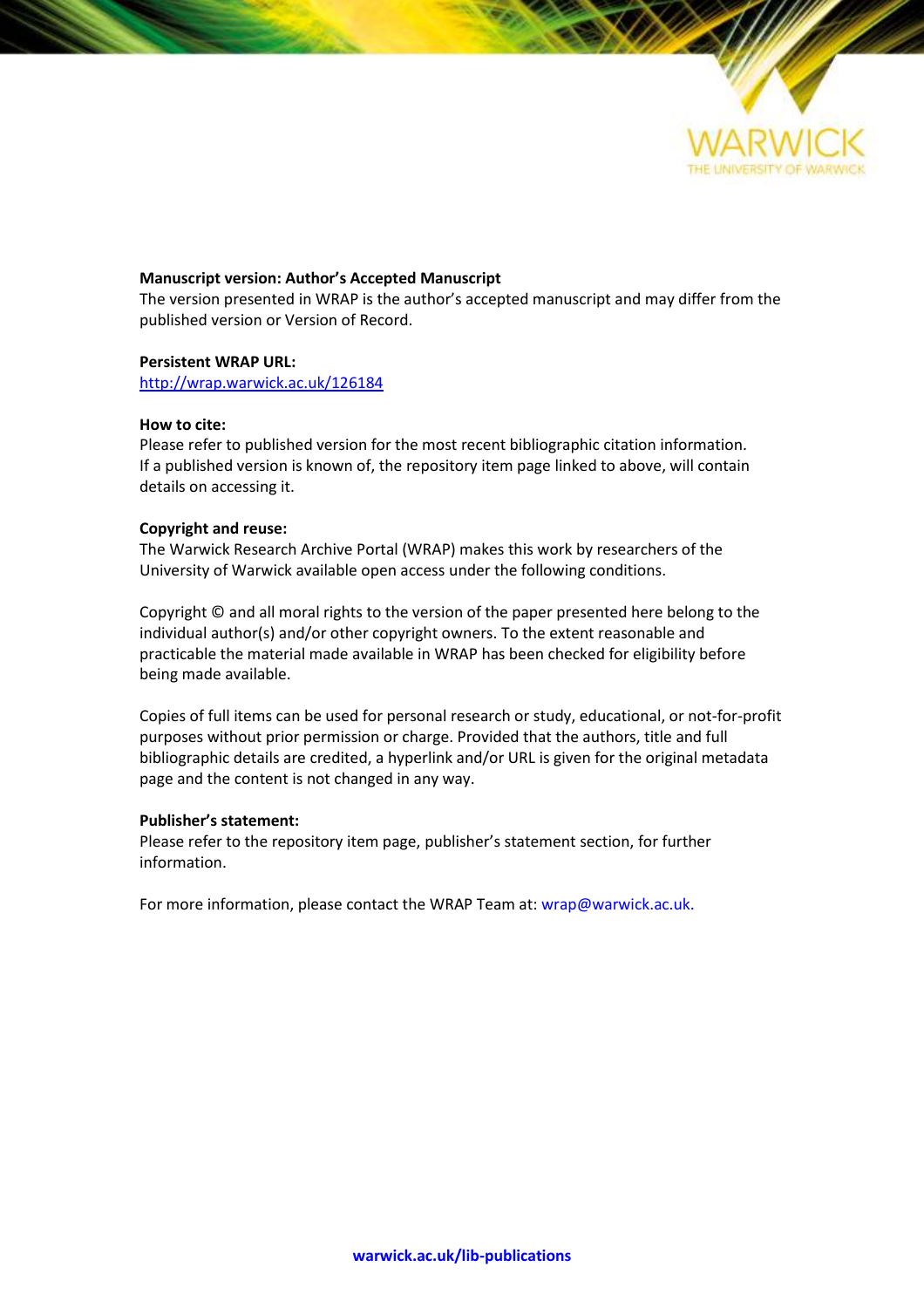# **Money's new abstractions: Apple Pay and the economy of experience**

Nathaniel Tkacz

#### **Abstract**

This article draws on insights from digital media theory and design methodology to contribute to sociological and anthropological understandings of money. It postulates the rise of a new money-form, or rather money-forms, referred to (in the plural) as *experience money*. The notion of experience money is developed through an analysis of Apple Pay, where I suggest that experience contains both economic and design qualities. Experience, that is, is both a way of thinking about and producing value, and a set of concrete design techniques for realising such value. Each instance of experience money therefore embodies a distinctive 'value proposition' – an experience value, if you will – which forms the basis of differentiation and competition. While there is a vast literature dedicated to troubling and challenging the modern accounts of money and economy in terms of abstraction – from anthropology to economic sociology, social studies of finance or even behavioural economics – experience money poses new challenges for these empirically-nuanced theories of money. Experience money performatively incorporates and recodes the diversity and specificity of money and monetary practices as described by sociologists and anthropologists. It participates in the critique of (modern) money as abstraction, but it by no means does away with abstraction. The article concludes with a reflection on what money's new relationship to abstraction entails for how we study economy.

#### **Keywords**

Experience; Apple Pay; Money; Payment; Abstraction; User Experience; Platforms.

### *Introduction*

A full house at the Flint Center for the Performing Arts in Cupertino, California, clap with anticipation as Tim Cook strolls back onto the stage. The Apple CEO and his team have just finished introducing the iPhone 6. It is September 2014. 'And now I'd like to talk about an entirely new category of service', he moves back and forth with a concentrated posture, 'and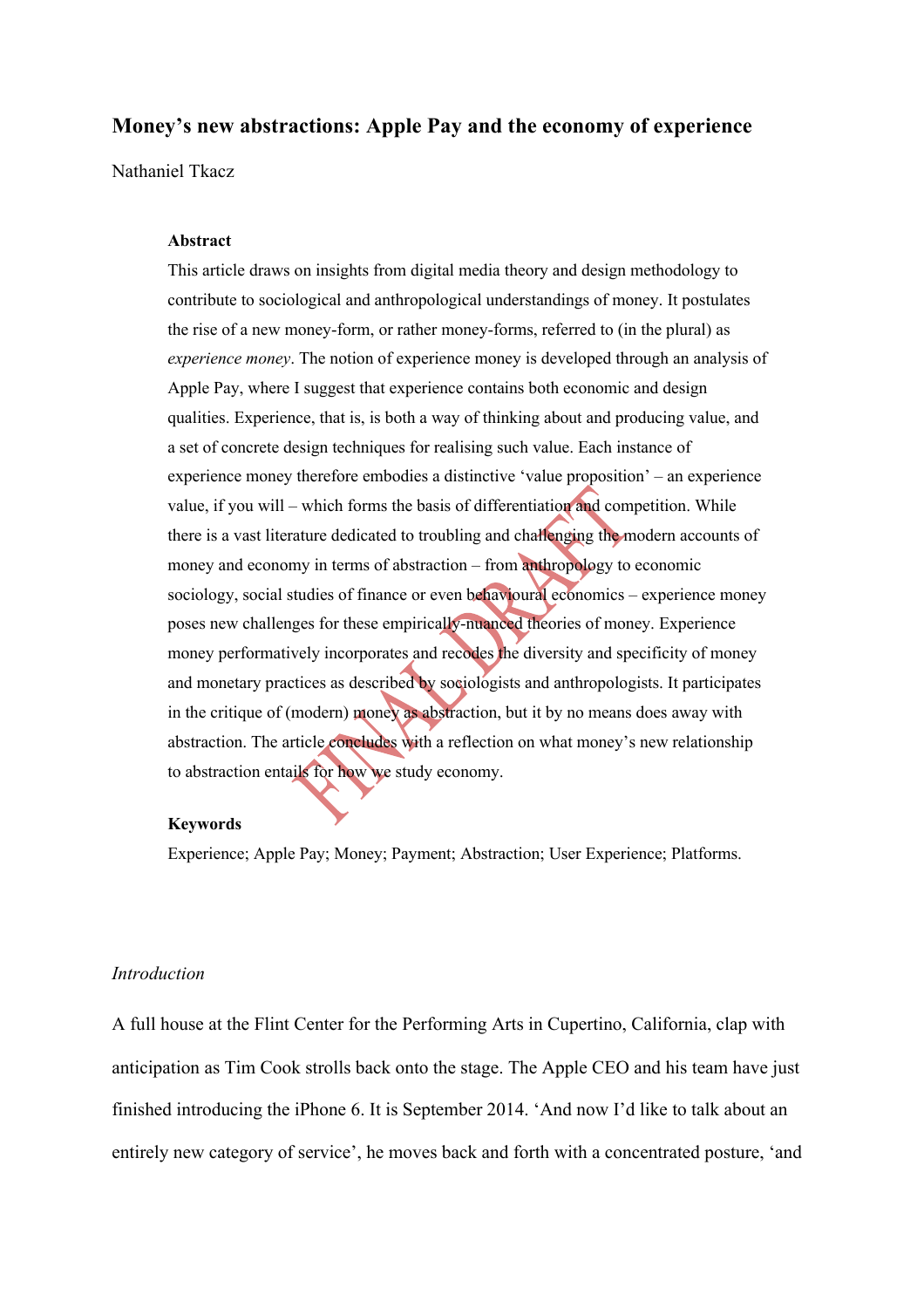it's all about the wallet' (see Apple 2014).<sup>1</sup> A bulky black leather wallet appears on the wallsized screen behind Cook. The wallet is so full that its contents prevent it from completely closing and a few items are visible, including a Bank America card and some unruly 20 dollar bills. A broad smile opens up on Cook's face and the audience gives a rapturous applause. 'Our vision', he continues, 'is to replace this … and we're going to start by focusing on payments'. The audience is given a quick overview of the payments industry in the US: 'Every day between credit and debit we spend 12 billion dollars. That's over three trillion a year, and that's just in the United States. And this business is comprised of over 200 million transactions a day'.

There's a notable change in tone as Cook moves from this overview-mode to give his thoughts on payments: 'That's 200 million times we scramble for our credit cards, and go through what is a fairly antiquated payment process. It looks something like this…'. A short video begins on the screen, depicting a woman making a store purchase with a Visa bank card. The woman places her handbag on the counter and clips it open. The clip offers resistance. Her hand goes in. It fumbles around, moving items out of the way – a leather case, a packet of Tic Tacs – before she locates her purse. She places the purse on the counter and unclips it. Now open, the purse has three visible sections. One is zipped, for storing coins; the other two are comprised of slots for holding cards. There are eighteen slots in total, each with a card. With some difficulty, the woman pries out her Bank America Visa card and offers it to the sales assistant, upon which she is prompted to present her ID for inspection. As the scenario develops, the video is edited into a sequential montage, comic book-style, collecting and freezing different stages of the payment scenario. The ID is handed over, verificatory glances are exchanged and it is returned. The sales assistant is ready to process the payment.

<sup>&</sup>lt;sup>1</sup> All subsequent references to Cook are sourced from the launch. The segment begins at the 43-minute mark of video.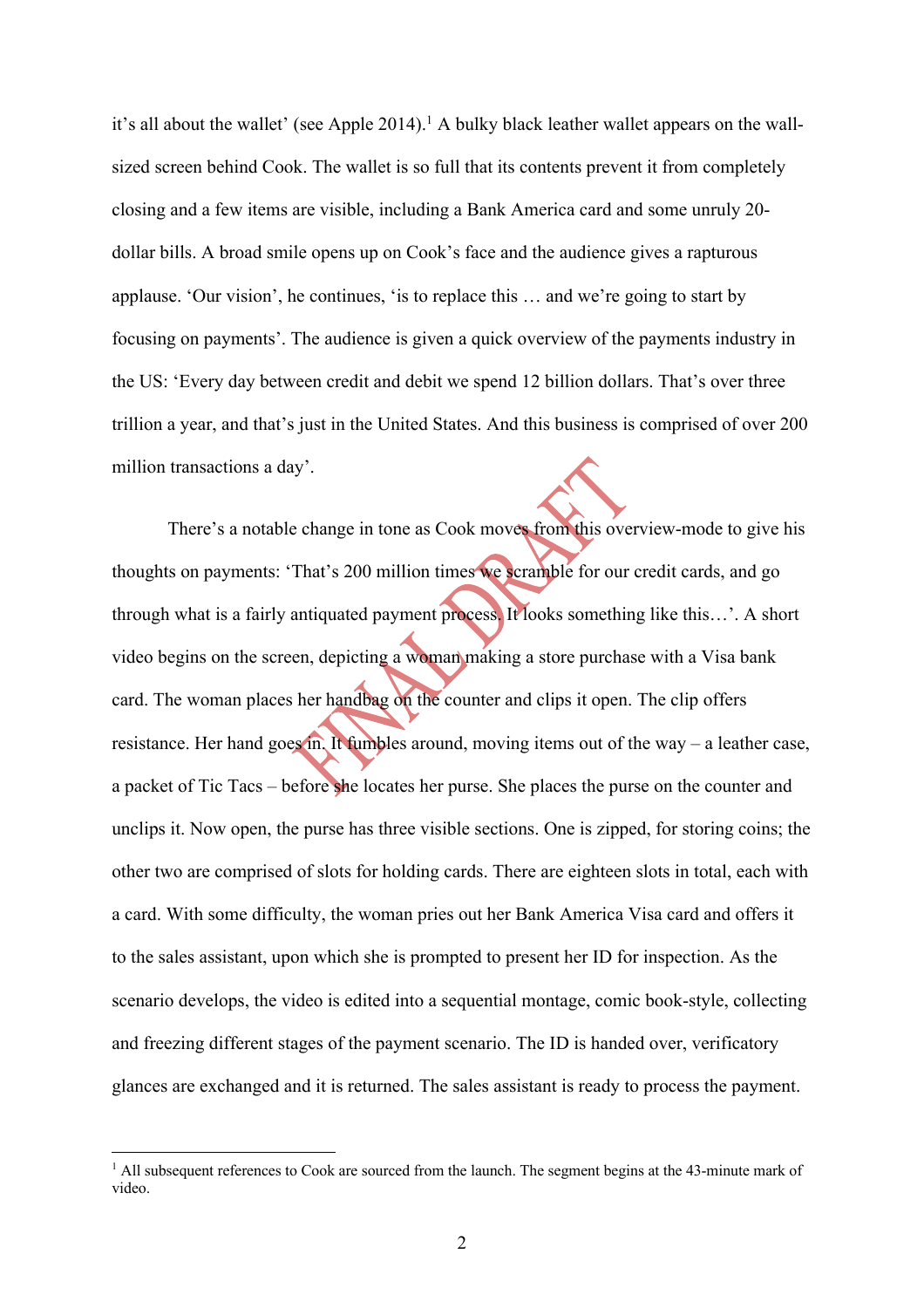She swipes the card through the card reader but the first read fails, returning an off-tone beep. Glances are exchanged once more. A second attempt is successful and the card along with a large paper receipt are returned to the woman who places the card back in her purse before accepting the goods. In the end, the audience is presented with a six-step payment montage resembling a storyboard.

### <<INSERT FIGURE 1 HERE>>

Figure 1. Screenshot of payment scenario video at Apple launch event.

On the back of this somewhat elaborate clip, Cook now launches an attack on the bank card as payment technology:

This whole process is based on this little piece of plastic, and whether it's a credit or debit card we're totally reliant on the exposed numbers and the outdated and vulnerable magnetic stripe interface – which by the way is five decades old. And the security codes, which all of us know aren't so secure. It's so easy to lose your card or have it compromised.

Cook acknowledges that many others have tried and failed to create a mobile wallet which gains a foothold in the payment industry. 'Why is this?', he ponders,

It's because as it turns out most people that have worked on this have started by focusing on creating a business model that was centred around their self-interest, instead of focusing on the user experience. We love this kind of problem. This is exactly what Apple does best.

The scenario of the woman making a store purchase is reintroduced but now a new product, Apple Pay, is mediating the exchange. The clip now begins with the sales assistant announcing the total: '\$23.78'. The woman holds her iPhone up to the wireless reader, with her thumb positioned on the phone's fingerprint reader. A short bleep sounds. '*That's it!*', shouts Cook triumphantly. '*That's it*', once more. He panders to the audience: 'Would you like to see it again, just in case you may have blinked and missed it?'. He plays it again.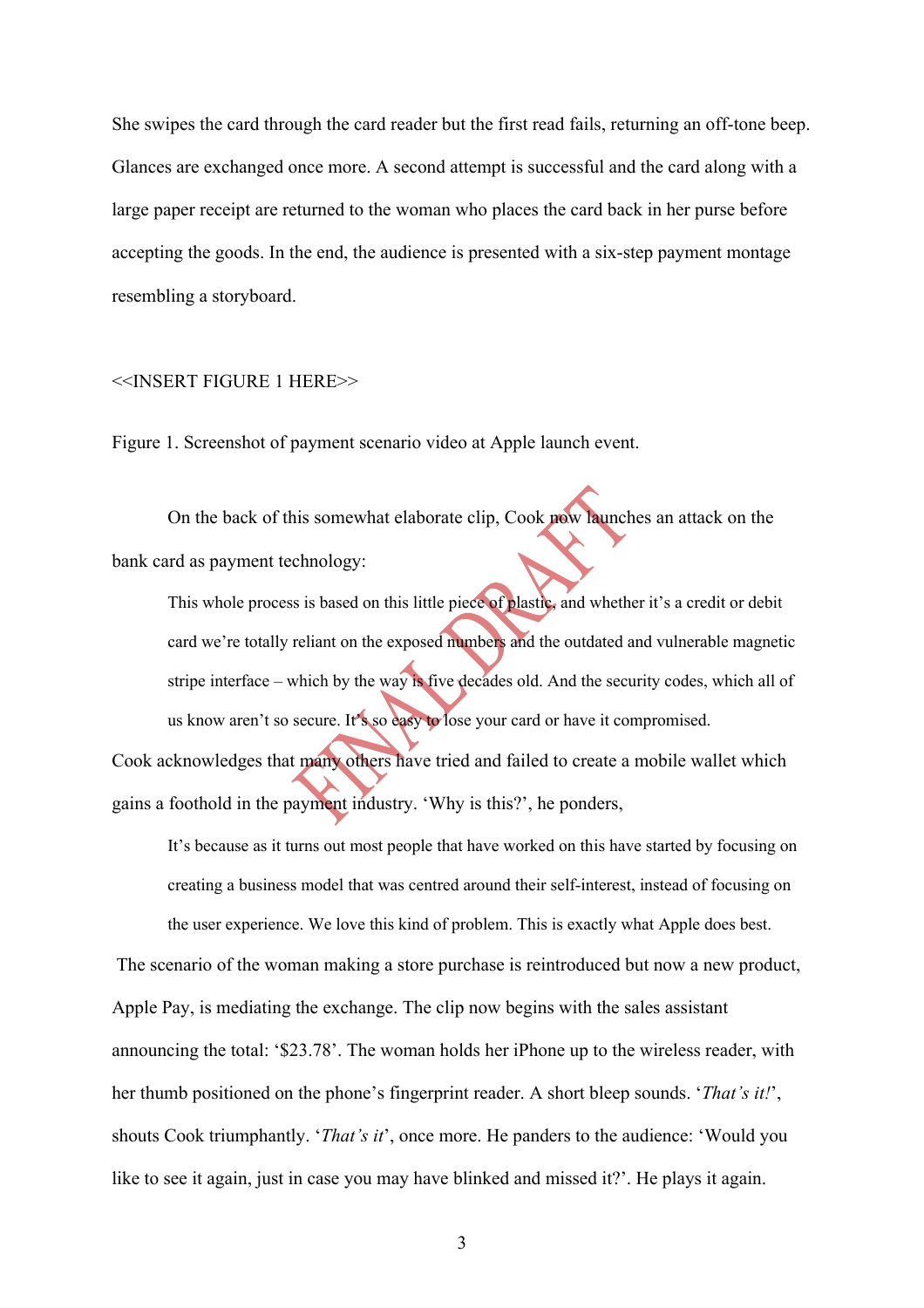What is going on here? Ostensibly, this is a product launch but there are many ways to launch a product. What is the rationale for launching a product *this* way, on the basis of two competing payment scenarios? Since the launch of Apple Pay in 2014 was Apple's first foray into payments there were no previous models or versions within Apple's own catalogue from which to differentiate its latest offering, as is typical when new phones, tablets or laptops are launched. Not only were there no previous Apple products from which to (implicitly) compare, Apple had no experience in the retail payments industry. Recall that Cook had to introduce the payments industry to the audience before he introduced the product, almost as if a business case was needed to convince the audience of the legitimacy of what was to follow.

In one sense, what followed, what was *going on* in the two clips is a quite literal demonstration of what Cook means when he says that Apple focuses on the user experience. If we are to believe the narrative, the first clip, with all its micro-inconveniences, is a scenario of bad experiences – a world where numerous poorly designed products work against the woman as she tries to make a purchase. The second clip is what results when the user experience becomes the focus; that is, when payment is recast on the terms of experience. Leaving aside the narrative component, both clips are also presented in a way the resembles the design methodology of 'user journeys', which will be elaborated further later. Cook says it's about user experience, he offers a narrative demonstration to show the value of experience, and this narrative develops through a journey storyboarding method commonly used by designers of user experiences.

In another sense, though, Apple is providing a more general and overarching rationale for entering payments in the first place. It is not only that Apple Pay will succeed because Apple is good at user experience. The more general point is this: Apple is able to enter the payments industry because payments are actually about user experiences. The two clips not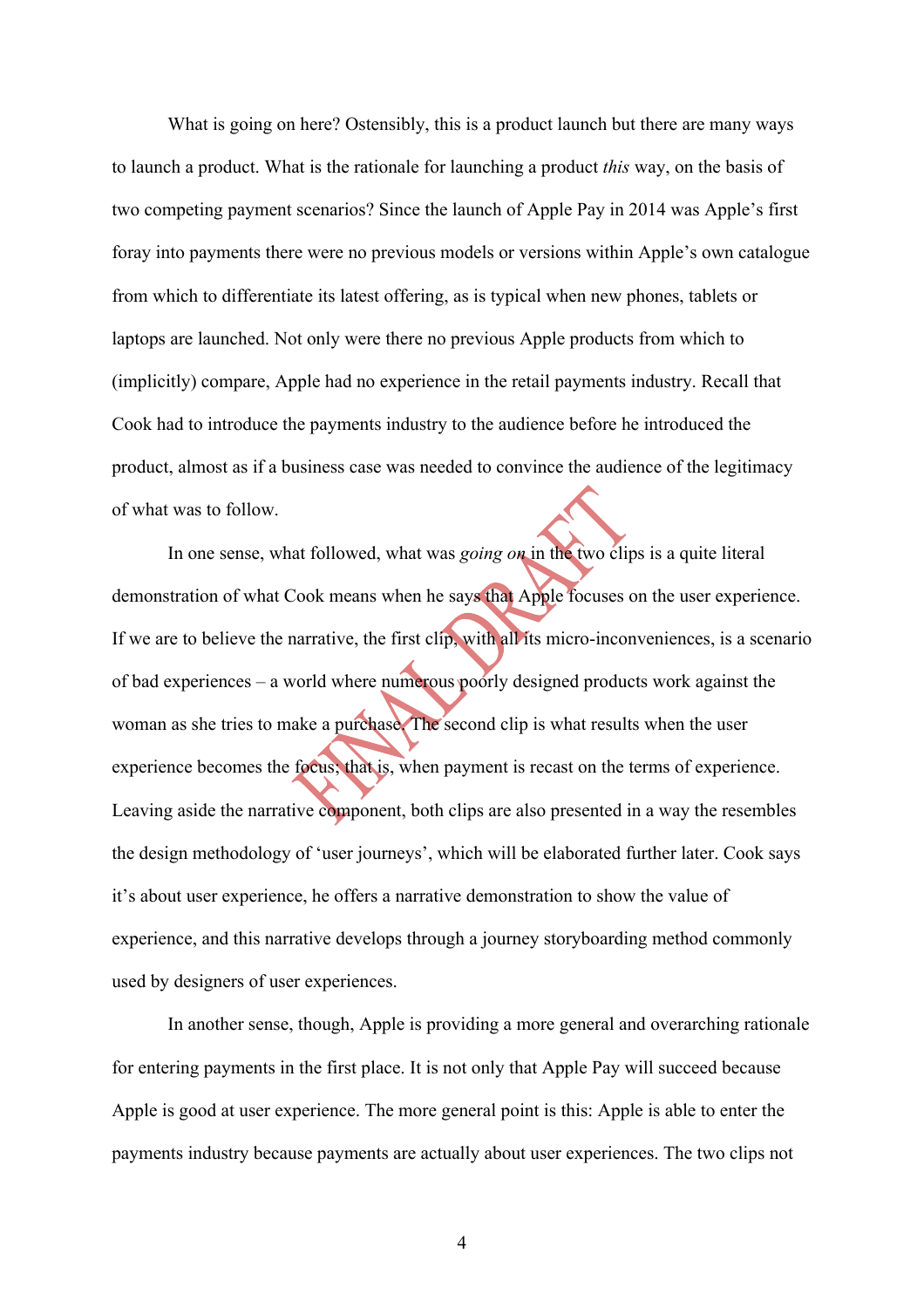only aim to establish the superiority of Apple Pay over the card-purse-bag ensemble as competing payment technologies: they serve to establish the validity of seeing everyday financial activities – anything connected to a *wallet*, by Cook's admission – as a matter of experience. While the specific case of Apple Pay will remain the focus of this piece, it does so as a way to explore this broader development: the full spectrum of everyday financial activities are being reimagined on the terms of user experience design; they are now a matter of *experience*. 2

To be clear, the point isn't that Apple is making for better experiences in the payments industry or anywhere else. Nor is this a question of how people actually make payments, how they actually use Apple Pay, or even how they understand what kind of experience they have when they do so. It isn't even about the feasibility of two clips. Of course, there are obvious criticisms to be made about the competing scenarios Cook presents to his audience. We could inquire about the omitted steps in the second clip featuring Apple Pay. We could ask where the phone that appears magically 'ready to hand' comes from, and why it isn't treated with the same backstory as the bank card? Presumably it too belongs in the woman's handbag, which wouldn't be any easier to open upon the retrieval of a phone. We could ask why the receipt is no longer provided or why the goods aren't handed over in this second clip. We could also point out that Apple Pay introduces technologies into the payment process that could just as easily fail in ways similar to the swipe card reader. Anybody who has used Apple Pay has likely experienced issues with the wireless transaction – the Near Field Communications technology does not always work or can 'activate' at the wrong times – or with the fingerprint scanner, which tends to discriminate against sweaty,

<sup>2</sup> Note: In March 2019 Apple launched an expanded set of financial products including a new consumer credit product, the Apple Card. The credit card is designed to work with Apple Pay, but also includes a dedicated titanium card that can be used separately. While the metal card is an obvious concession to replacing the wallet, it does not undermine the idea that everyday finance is being reimagined on the terms of experience design. Indeed, Apple's return to the credit card is better understood as a (postdigital) *extension* of everyday finance as experience.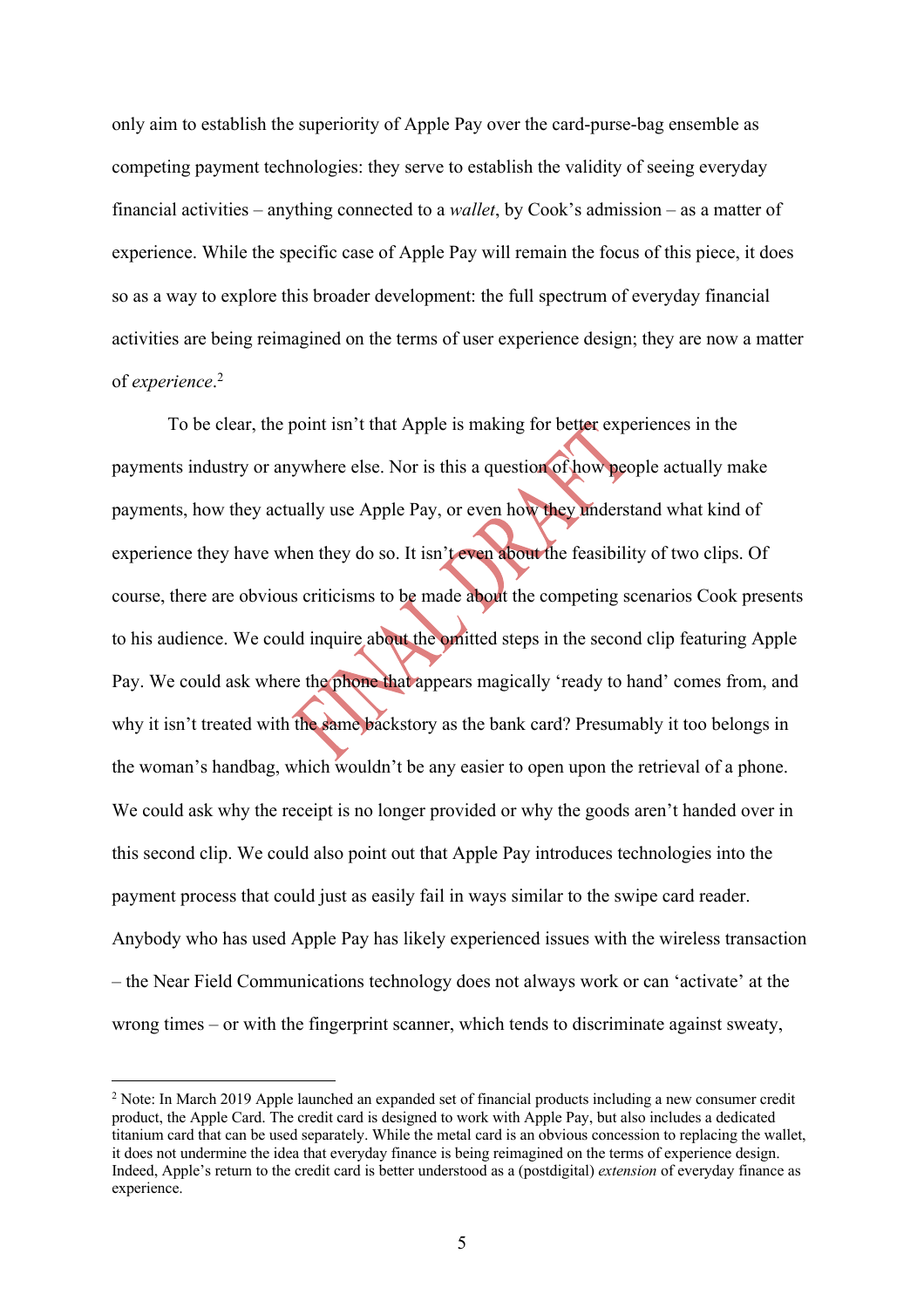moist or greasy fingers. We could also add that Apple Pay is entirely dependent on the device's battery power, or that it is equally dependant on the infrastructures that support it. Apple Pay can only be used where it is accepted. Indeed, we could push back even further to consider the broader societal implications of the advance of payment technologies as writer and money critic Brett Scott has repeatedly and forcefully done (2018, 2017b, 2017a, 2016). There are indeed numerous issues with Apple Pay and with digital payments more generally.

But in considering the *how* of Apple Pay's launch I'm less concerned with its rhetorical shortcomings and sleight of hands, on the broadly overlooked, or on the persistent merits of cash, and much more interested in the *positive picture* being presented by Cook, what I will come to call the *value proposition* of Apple Pay as a type of experience money. Furthermore, and in keeping with the theme of this special issue, I am interested in exploring what kind of abstraction is taking place with technologies such as Apple Pay, and how the abstractions of experience money differ to longstanding sociological and anthropological accounts of money as either abstract or embedded; and ultimately what money's new abstractions mean for how we conceive of money in the present, as well as its future possibilities.

# *Abstract money, embedded money, appified money*

If abstraction was a major theme of modernity, the analysis and exploration of such abstraction often took place through money and closely related economic practices (Simmel 2011; Schumpeter 2010; Marx 2004; see also Ingham 2004; Polanyi 2001). In these accounts, the nature of the relationship between money and abstraction varies considerably and is often multi-faceted. Marx's account of money as abstraction, for example, begins with a discussion of gold. Gold becomes money, he contends, when it jettisons its commodity-ness to act 'as a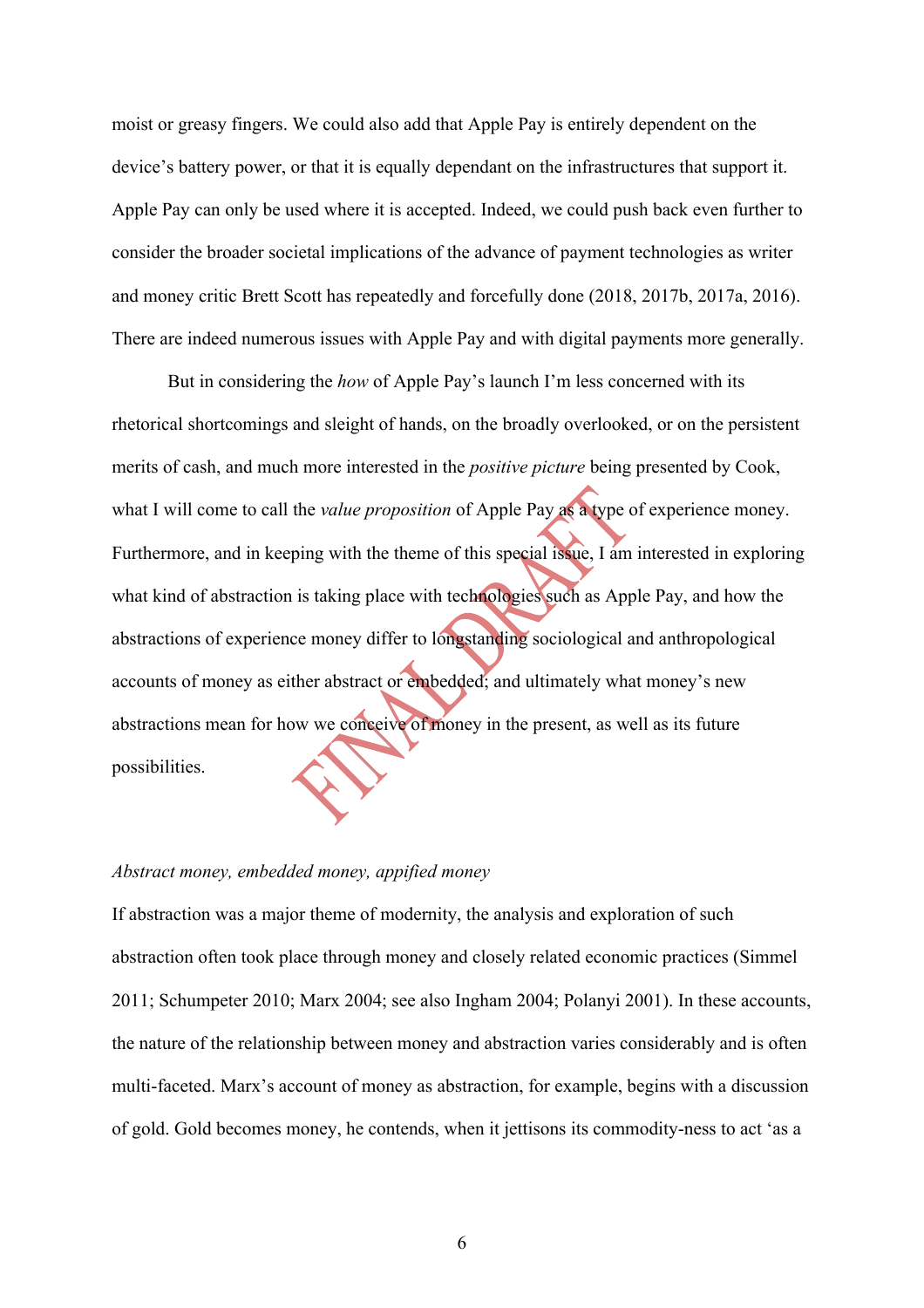universal measure of value' (Marx 2004, 188). <sup>3</sup> That is, money only comes into being through the abstraction of the specific into the universal. But the plot quickly thickens, as Marx adds that it isn't money that makes things commensurable through its ability to act as a universal measure, but rather the *a priori* commensurability of commodities that allows them to be expressed quantitatively through money. This quantitative *a priori* turns out to be human labour, or specifically, 'labour-time' (Marx 2004, 188), and thus money is an abstraction of an abstraction.

Similar to Marx's historical materialist approach, Simmel sought in money a way into 'the great uniform trends of historical life' (Simmel 1991, 30–31). But departing from Marx, Simmel's approach was to flip the relation between the economic and cultural such that 'the money economy, no matter how much it appears to follow its own purely internal laws, nevertheless follows the same rhythm that regulates all contemporaneous movements in culture' (Simmel 1991, 30). Thus, when Simmel writes that '[money] rises in a very abstract elevation over the whole broad variety of objects' and 'becomes the centre in which the most opposing, alien and distant things find what they have in common and touch each other', we are invited to read money's abstraction less as a specific quality of money, nor as a stand in for another abstraction (labour) but as a reflection of 'modern culture' in general. Indeed, this is precisely how Simmel opens his classic essay on 'Money in Modern Culture', where the modern era is distinguished from the Middle Ages initially through the *unbinding* of a person from their community or estate. In the most general terms, Simmel describes modernity as a becoming 'mutually independent' of subject and object, where the former 'interdependence of personality and material relationships … is dissolved by the money economy' (Simmel 1991, 18). Money does this, in Simmel's account, through 'foster[ing] a distance between personality and property by mediating between the two' (Simmel 1991, 18). And while this

<sup>&</sup>lt;sup>3</sup> This discussion of gold and money rehearses commodity theories of money.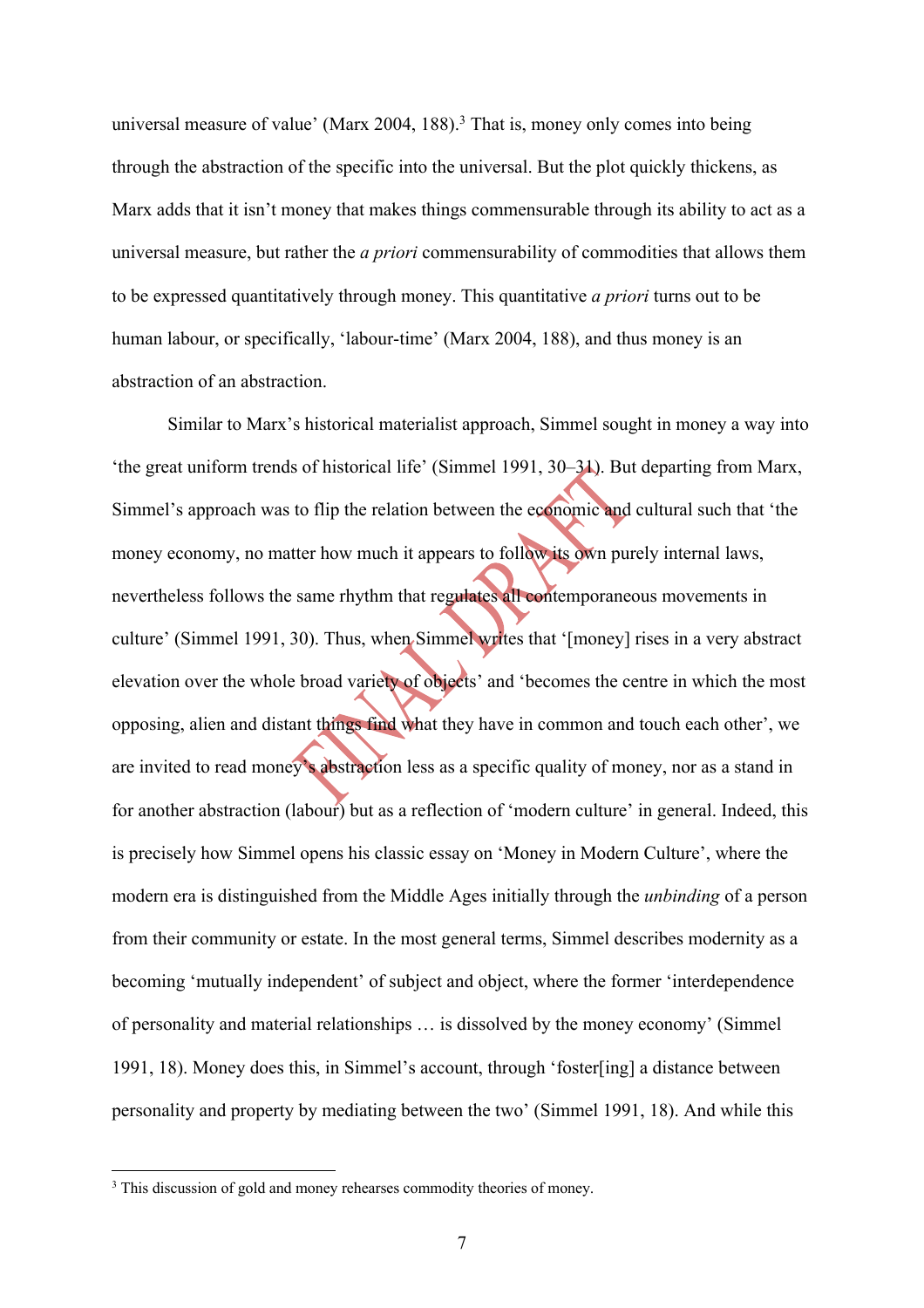separation had a liberating effect on people (who were no longer tied to community, land, material relationships, etc.), money also came to mediate how people evaluate their realities more generally. As Bill Maurer comments, in Simmel's writings people were left 'with nothing but money itself with which to evaluate and judge the social and natural worlds around them' (Maurer 2006, 19).

These comments are taken from Maurer's own general review of modern and contemporary anthropological approaches to money, which begins by criticising anthropologists for too often retelling the (modern) narrative of Polanyi's 'great transformation' – a narrative in which the abstraction or 'disembeddedness' of money is both 'cause and consequence' of the transformation (Maurer 2006, 19). The typical narrative is a morality tale whereby 'money and the violence of its abstractions erode the sociability subtending human existence, and the very idea of society itself' (Maurer 2006, 19). While Marx, Simmel and Polanyi are by no means commensurable, each can be used to weave a tale about the ambivalences of (modern) abstraction.

Countering these abstract, disembedded, or general-purpose accounts of money, are a number of approaches that pay attention to the 'embeddedness' of modern forms of money and related practices (Granovetter 1985; Appadurai 1988; Zelizer 1997, 2010, 2009; see Keister 2002; see Maurer 2006, 2005; Guyer 2004; Callon 1998). The notion of embeddedness is drawn from Mark Granovetter's (1985) influential work, where he argued for a balance between the 'undersocialized' explanations of economic behaviour and what he considered to be 'oversocialized' explanations, where economic determinism is replaced with equally deterministic social structures. <sup>4</sup> Through the notion of embeddedness, Granovetter called for analyses of 'economic behaviour' that paid attention to the specificity of context. Buyers and sellers build relationships, reputations and dependencies over time, for example.

<sup>4</sup> The term originally comes from Karl Polanyi (2001)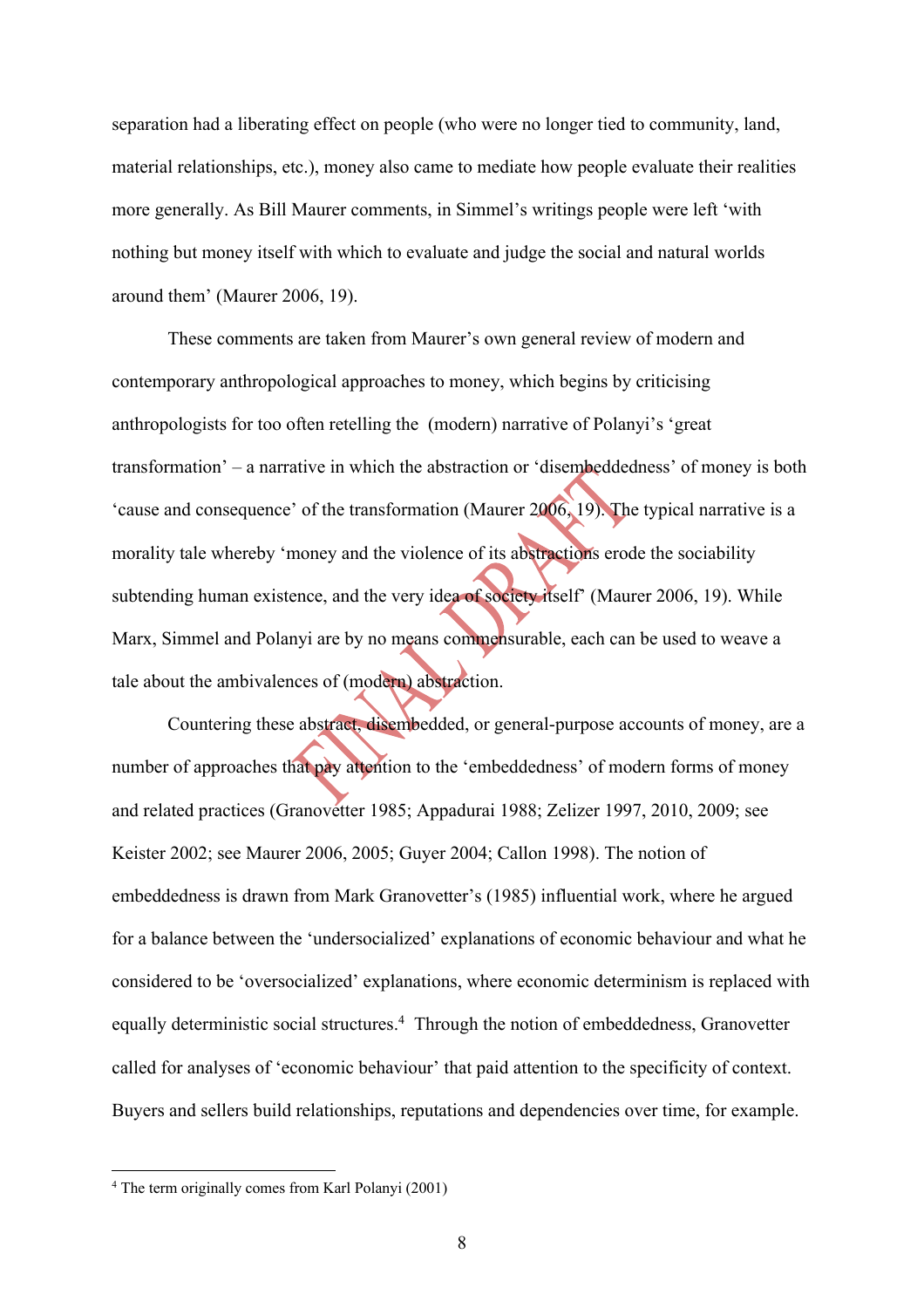Here, embeddedness is used as a foil for the rationale, atomised, and indeed abstract individual of neo-classical economics, but also the abstract spectre of social structure. In a similar fashion, Viviana Zelizer challenged the abstract nature of modern money directly – and the perceived fungibility deriving from it – through her analysis of 'earmarking' (Zelizer 1997). Put simply, people 'mark' money in different ways, investing it with different meanings and functions, which affects corresponding use. 'Where the money comes from' Zelizer adds, 'in what form, and how, strongly affects how people actually use it' (2010, 89). Money won gambling or an unexpected tax return may be departed with more easily that regular income, for example. Granovetter and Zelizer have contributed foundational insights to what is now an established approach with many further nuances than can be covered here. For convenience, any approach that pushes back again money's perceived abstract quality, whether in terms of memory, meaning, materiality, diverse uses, social ties or cultural significance, I group under the term 'embedded'.

If these studies approach money through a rejection of money as abstraction, more recent ones and in particular those associated with social studies of finance attempt to hold money (and finance) as both abstract and embedded together. One way of reading the more influential work in this field is precisely as an embedded approach to abstraction (Mackenzie 2008; MacKenzie 2009; MacKenzie, Muniesa, and Siu 2007; Zaloom 2006; Ho 2009; Knorr Cetina and Bruegger 2002b, 2002a; Cetina and Preda 2006). <sup>5</sup> Indeed, once one turns to the flows of money through global financial networks and related practices of high-frequency and automated trading, it is difficult to see how the empirics of money can be divorced from abstraction. Even the humble bank account and debit card are constituted through multiple monetary abstractions and 'transubstantiations' (De Jong, Tkacz, and Velasco González

<sup>5</sup> In her contribution to *The Sociology of Financial Markets*, Saskia Sassen is explicit about this embedded approach to the study of global capital markets (Sassen 2006).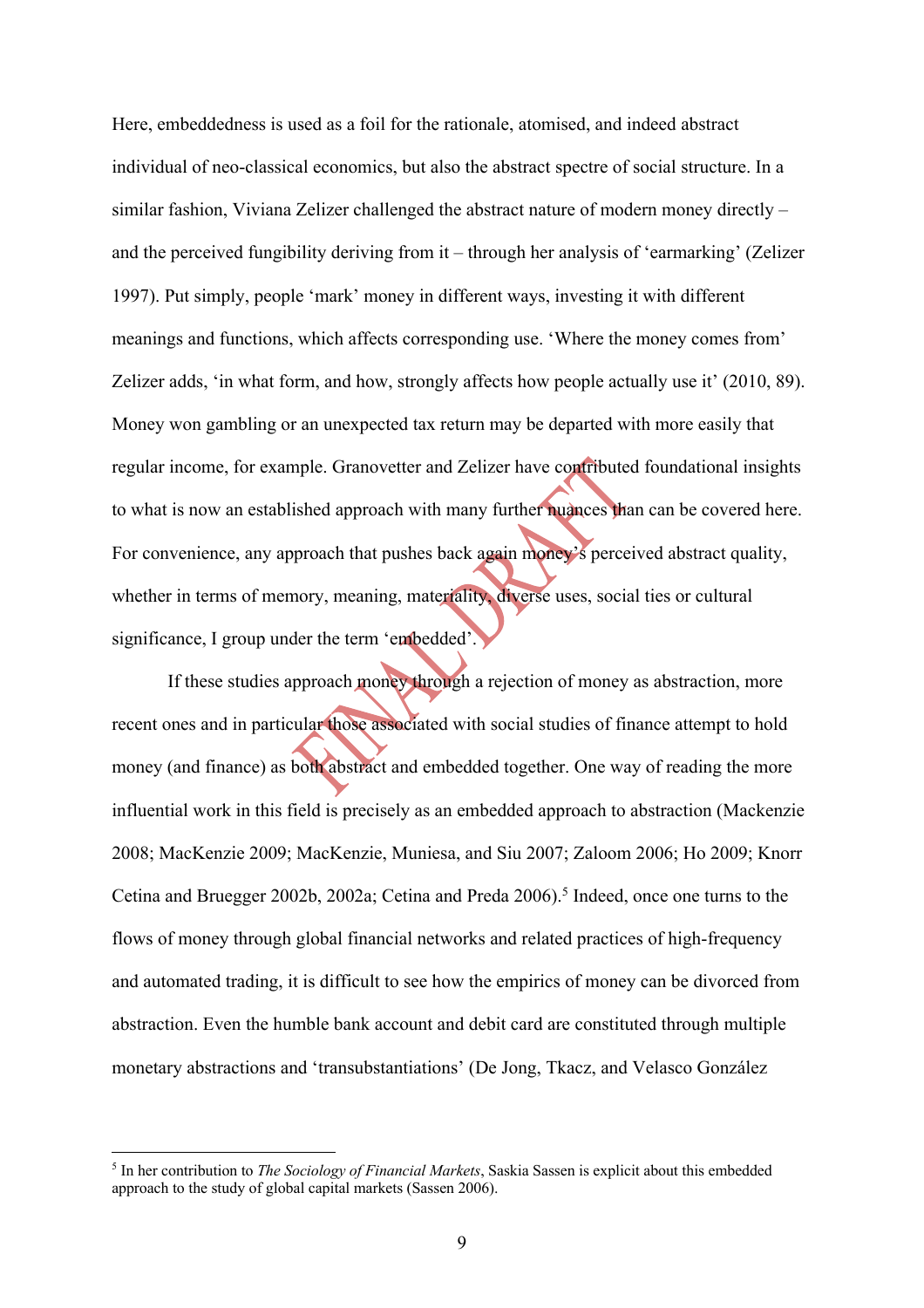2015, 265). What I am interested in, however, is not whether or not money and finance are floating above a somehow more real economy, but on a specific development of monetary abstraction, what I will come to call *embedded abstraction*. I am interested in a new kind of abstraction that technologies such as Apple Pay carry along with them. These abstractions are not reducible to their modern ('great transformation') variant and, as we shall see, also complicate accounts of money as embedded. These new forms of abstraction can be observed by turning to world of phone applications or 'apps'.

In the last decade, a whole suite of payment apps have appeared in different parts of the world: from M-PESA in Kenya to the social payment app Venmo in the US; from Alipay and WeChat Pay in China, to Android Pay, Apple Pay, or Samsung Pay in other regions. But a canvassing of any major app store reveals much more than the many new ways to pay (Maurer 2015). In addition, there are apps dedicated to alternative currencies (Bitcoin Wallet, BitPay, Blockchain Wallet) and apps specifically for remittances (Azimo, TransferWise, Wave, Opal, WorldRemit, Western Union, PayPal); but also 'wallet' apps (Google Wallet, Apple Wallet, Blockchain Wallet), apps for budgeting and monitoring spending (Monefy, Thriv, Spending Tracker), traditional banking apps (UK examples include: Barclays, Satander, Lloyds, HSBC, etc.) and the new generation of 'challenger' or 'smart' banking apps (examples operating in the UK include: Monzo, Revolut, Monese, Atom, Starling Bank, Yolt and Tandem). Often these apps crisscross multiple categories of function or use scenarios. WeChat Pay, for example, includes practices of money-gifting through its 'red envelope' feature along with payments and other features. Through apps, money and related money-practices – of paying, transferring, gifting, budgeting, converting, investing, and so on – are increasingly encoded as software. While money has been 'digital' for a long time, it is the coding of money-practices and significant elements of the wider 'money ecologies' (Maurer 2015, 48) into software, where little or no distinction is made between money *per se*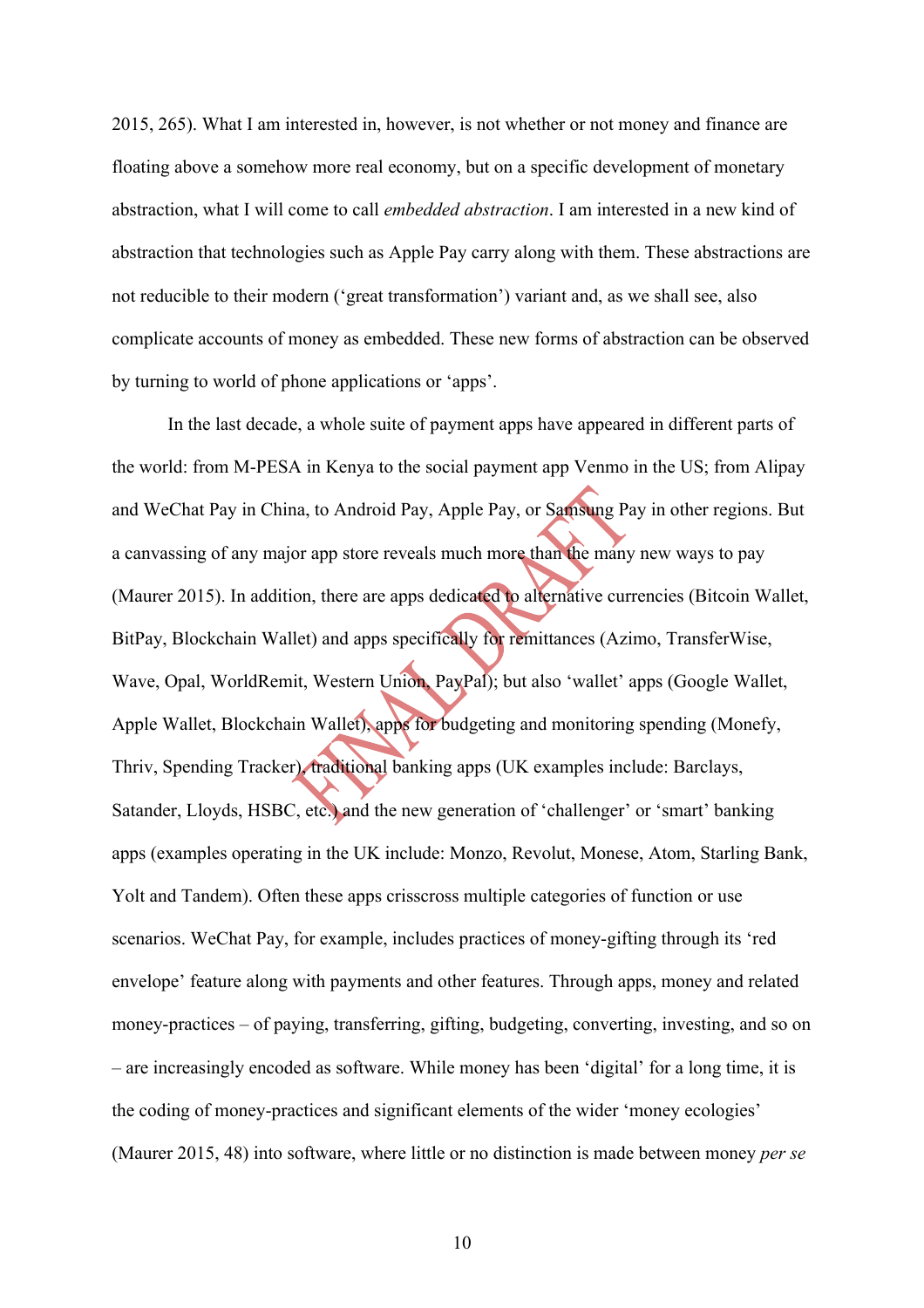and a specific money-practice, that is new. I refer to such a coding of money-practices as 'appification'.

The appification of money has a number of significant ramifications. For example, it introduces any new number of actors, from the various app stores and phone platforms which come to mediate the ranking and visibility of apps, to new infrastructural actors (such as Amazon Web Services) and new (often third-party) actors in the business of monitoring and analysing app usage. The industries of banking, mobile service operation, technology and software provision (phones and other devices) are also re-aligning, while new regulation is emerging to encourage and guide innovation (such as the Payment Service Directive 2 in Europe and the related Open Banking regulation in the UK). However, appification also alters money's relation to abstractness and embeddedness. Similar to anthropological and sociological theories of money as embedded or marked, the appification of money equally involves a distinguishing between different money practices. Not only is there a recognition of specificity (distinct embeddings, markings, meanings, etc.), but such a recognition is now the basis for product differentiation and innovation. The spectrum of money practices, situations, and wider money ecologies richly detailed by anthropologists and sociologists is being carved up into new product niches or features within existing apps. Such specificity is further extended through user personalisation, for example, by folding in profile data from different platforms, or by making use of device location awareness and notification features. In other words, appified money is equally interested in the here and now, the task at hand, the you, and how to intervene in these things: This app is for moving money across these borders; this app is for gifting to these people; this app is for buying in this store, at this price, and so on.

In what follows, I want to suggest that this new specificity, of money appification, follows an identifiable logic of production – with new forms of abstraction – and revolves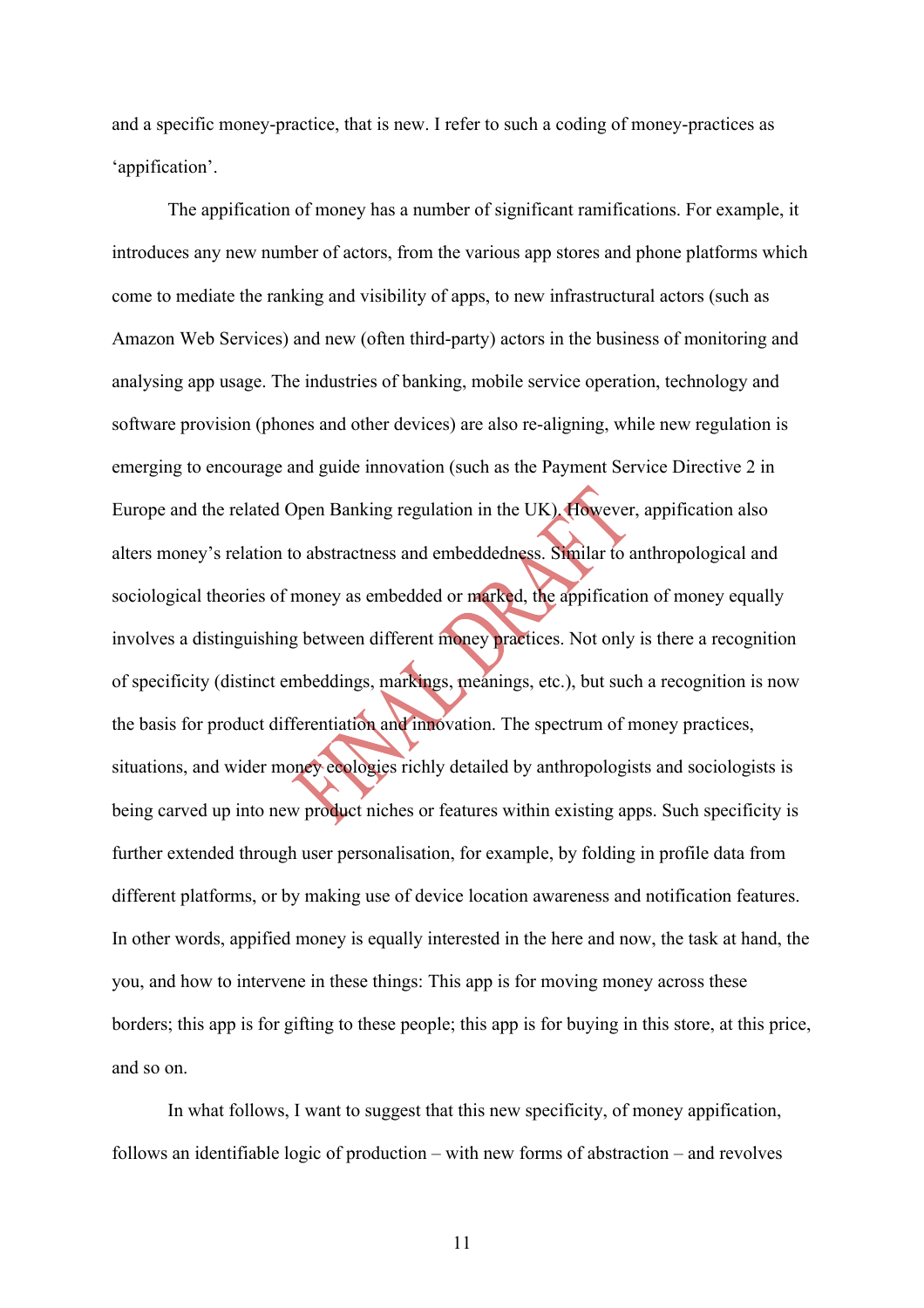around a distinct value proposition that come together in the notion of experience. That is, money-related apps are produced through specific design techniques and framings *as experience*, and this notion of experience is also the criterion upon which apps are evaluated and the basis upon which new apps are brought into being. Money apps are made for experiences and judged on the basis of their capacity to deliver them well. Where does this notion of experience come from?

### *Experience as Economy, Experience as Design*

Experience has economic dimensions. The first exploration of experience as an economic entity was perhaps provided by Alvin Toffler in *Future Shock* (1970, 226). Toffler wrote of the rise of the 'experiential industries', which specialises in neither goods or services but experiences, experiences which in turn becomes central to the mediation of these other sources of value (goods and services):

Bankers and brokers, real estate and insurance companies will employ the most carefully chosen decor, music, closed circuit color television, engineered tastes and smells, along with the most advanced mixed-media equipment to heighten (or neutralize) the psychological charge that accompanies even the most routine transaction. No important service will be offered to the consumer before it has been analyzed by teams of behavioral engineers to improve its psychic loading. (Toffler 1970, 228)

Such a notion of experience is thus broad, applicable to any number of industries and commercial settings, and incorporates cognitive, affective, and environmental elements. It makes use of 'mixed media' and other carefully designed arrangements to intervene in everyday activities. In Toffler's account, experience appears as a kind of extra layer on top of or in addition to a product or service, but he also imagines such experiences floating more freely: 'The experience is, so to speak, the frosting on the cake. As we advance into the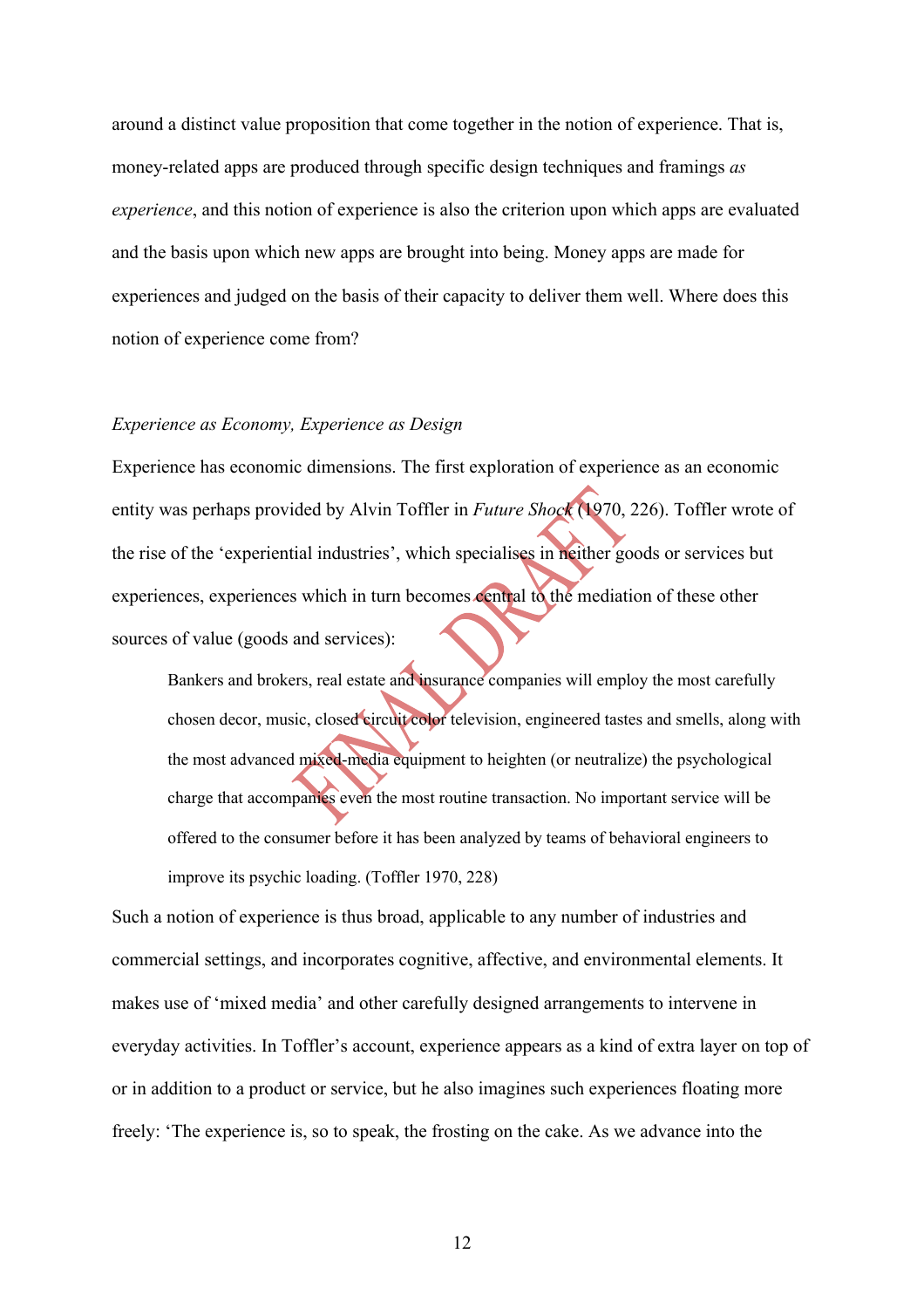future, however, more and more experiences will be sold strictly on their own merits, exactly as if they *were* things' (1970, 228).

Roughly 30 years after *Future Shock*, the notion of experience as an economic actor was fully developed in Joseph Pine and James Gilmore's influential book, *The Experience Economy* (1999). These authors similarly distinguish experiences from goods and (especially) services. 'Experiences', they write:

represent an existing but previously unarticulated *genre of economic output*. Decoupling experiences from services in accounting for what businesses create opens up possibilities for extraordinary economic expansion just as recognizing services as a distinct and legitimate offering led to a vibrant economic foundation in the face of a declining industrial base. (Pine and Gilmore 1999, x)

For these authors, experience is separated out as a new 'unit of value', which emerges through 'mass customization' and where 'every business is a *stage*, and therefore work is *theatre'* (1999, x; emphasis added). Mass customization is achieved through different forms of 'staging'. If readers detect a resonance with the sociological work of Erving Goffman, they are not mistaken. *The Experience Economy* reads like a business-strategy operationalisation of insights drawn from Goffman's seminal *Frame Analysis* – a book subtitled 'an Essay on the Organization of Experience' (Goffman 1986). Specifically, the practice of 'staging' experiences recalls Goffman's use of the theatre as his primary example to elucidate how everyday experience is 'framed'. The result of this experience economy approach is to reimagine employees and managers as actors and places of work as different types of theatre, where desirable outcomes can be achieved through the appropriate staging/framing.

By the time *The Experience Economy* was reissued in 2011, the authors could write of Apple as the new masters of experience: 'what store is now the envy of every mall owner and developer? Apple. Why? Customers clearly flock there not only for the goods but also the store experience…' (Pine and Gilmore 2011, x). A year after this reissue, Carmine Gallo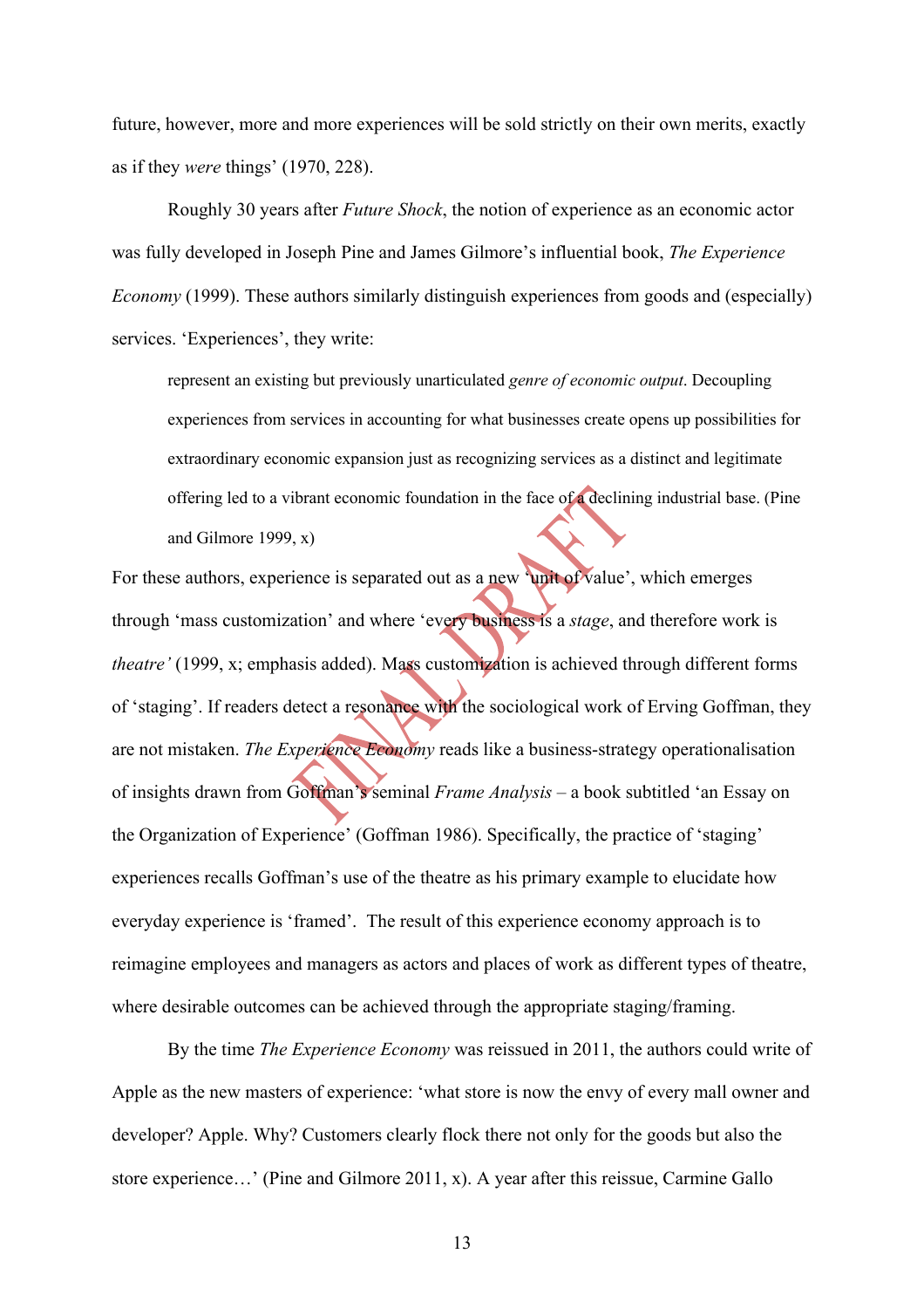published her book-length account of Apple's rise in *The Apple Experience* (2012). Like Pine and Gilmore, Gallo relies heavily on theatrical metaphors, with discussions of scripts and stage settings, and heroes and villains. But Gallo also gives experience an expanded set of coordinates more in line with Toffler's early musings on 'psychic loading'. In a chapter dedicated to creating 'wow moments', for example, the staging of experiences comes to refer explicitly to a cognitive and emotional actor, with the task of experience *design* (considered below) to create 'emotionally charged events' (Gallo 2012, 143). Apple's famous Super Bowl ad '1984', directed by Ridley Scott, is reframed as the prototypical 'wow moment', where (in the ad) uniform rows of shaved-headed men sit, deeply absorbed by the ideological orations of a man on a giant screen, only to be interrupted by a colourful, sweaty, athletic woman, charging towards the screen with a sledgehammer. The woman launches the sledgehammer through the screen, literally exploding the ideological message. Whatever else there is to say about this ad, it certainly can be read as a kind of experience proposition, with all the narrative trappings of the period. As the voiceover proclaims at the end of the ad, once the new Macintosh is released 'you'll see why 1984 won't be like *1984*'.

Such a 'wow moment' in this case, however, is limited to advertising, where the general staging of a brand experience only contingently extends to the eventual product. Alongside this growing consciousness of experience as a 'unit of value' emerged a number of *concrete methods* for designing experiences, including the aforementioned user journeys and experience maps. The origins of user journeys and experience mapping have been attributed to the work of Jan Carlzon and his 'moments of truth' (1987) and more generally to the rise of customer experience (or 'CX') management in the 80s and 90s, with the first actual mapping or 'blueprinting' of experience found in the article 'Engineering Customer Experiences' in *Marketing Magazine* by Lewis Carbone an Stephan Haeckal (1994; see Kalbach 2015). While there are many ways to create an experience map, most involve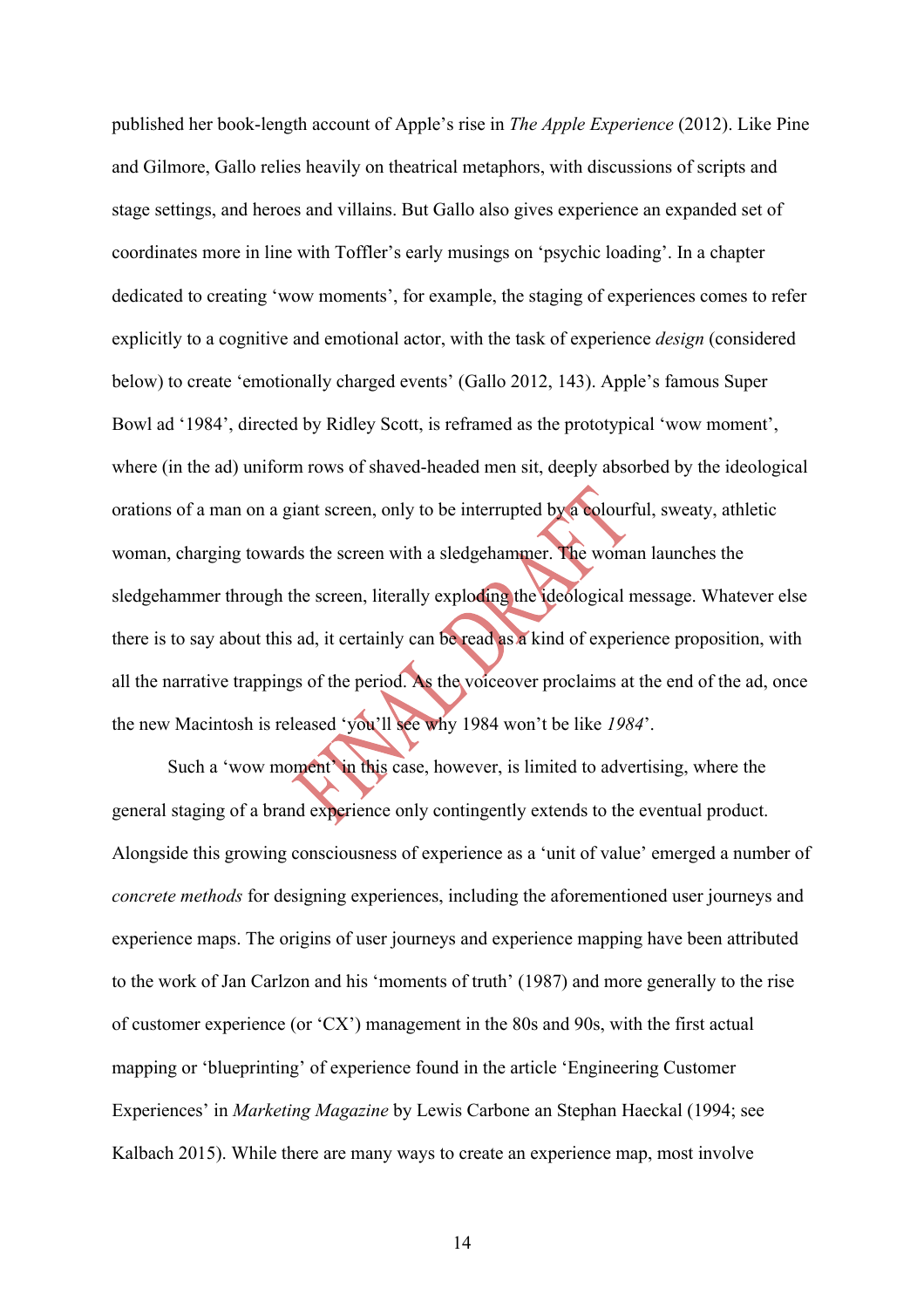breaking down a customer or user 'journey' into a chronologically or spatially ordered series of distinct moments. These moments are often visually depicted and are complimented with additional textual material or annotation that outline the elements of experience that are present in each moment. Aspects of this mapping resonate with earlier workflow or task analysis (pointed at consumers), but with experience replacing ergonomics or efficiency as the aim and orientation. For their part, Carbone and Haeckal's approach involved a number of steps, including clarifying the experience to be delivered, studying pre-existing 'real' experiences with customers to determine positive or negative experience 'clues' (akin to signals), engineering an 'experience blueprint' based on positive clues and finally, implementing the blueprint. The blueprint, which includes a visual depiction of the experience titled the 'staging area' (recall Pine and Gilmore), divides the 'total experience' into a number of 'layers' corresponding to different 'phases' of this total experience (see Figure 2.). While Carbone and Haeckal approach experience as an additional component of a product or service – not too dissimilar to Toffler's original 'frosting on the cake' – others have come to place a much higher importance on experience.

# <<INSERT FIGURE TWO HERE>>

Figure 2. Visual component of Carbone and Haeckal's 'Experience Blueprint' (1994, 16)

For example, Peter Merholz flipped this value hierarchy (where the experience is added-value) in a 2007 article titled 'Experience IS the Product… and the only thing users care about' (2007; see also Merholz et al. 2008). The piece offers a very brief re-reading of the history of the success of the Kodak Camera. In Merholz's version, the success of Kodak did not derive from George Eastman's invention of roll film, but in its ability to realise a specific vision, 'You press the button, we do the rest', which Merholz sources from a 100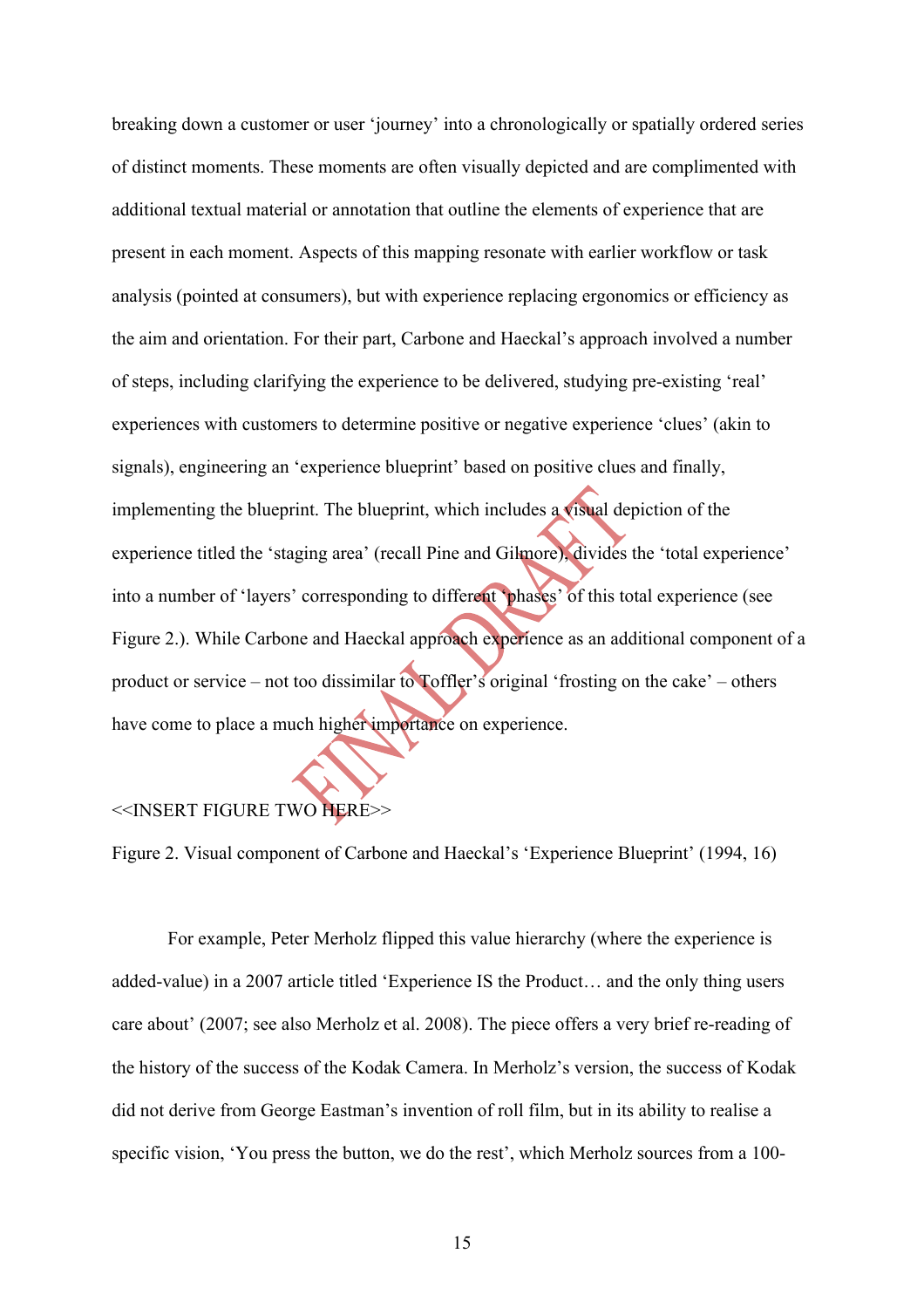year-old ad. His point is that Kodak transformed the experience of photography, from something complex and technical, to something anyone could do. The vision of *experience as the product* underpins the approach of Merholz and the other co-founders of Adaptive Path, a pioneering and hugely influential experience strategy design firm.

Adaptive Path's own 'Guide to Experience Mapping' (2013) realises this vision of making experience the foundation, where customers may come across a number of different products and services as part of a larger 'customer journey'. This journey, in turn, is described as a 'model, an archetypal journey created from an aggregate of all customers going from point A to point B as they attempt to achieve a goal or satisfy a need' (Adaptive Path 2013, 4). The specific journey, and experience map more generally, are developed through a number of qualitative (web analytics, customer satisfaction data, surveys) and quantitative (interviewing, observing, 'sketchnoting') methods, but all are focused on three core building blocks, 'Doing, Thinking, and Feeling' (Adaptive Path 2013, 11). Much like the 'blueprint' considered above, the journey is broken into stages, but instead of 'clues', every stage of the journey involves doing (actions and behaviours), thinking (framing and evaluating the experience) and feeling (emotional 'highs' and 'lows') (see Figures 3. and 4.).

### <<INSERT FIGURES THREE AND FOUR HERE>>

Figure 3. Example of Adaptive Path Experience Map.

Figure 4. Constituents of an Adaptive Path experience.

This approach to the customer or user is further elaborated in *Subject to Change* (Merholz et al. 2008) a collaboratively authored book by Adaptive Path's designers. In a chapter titled 'New Ways of Understanding People', the authors open with a declarative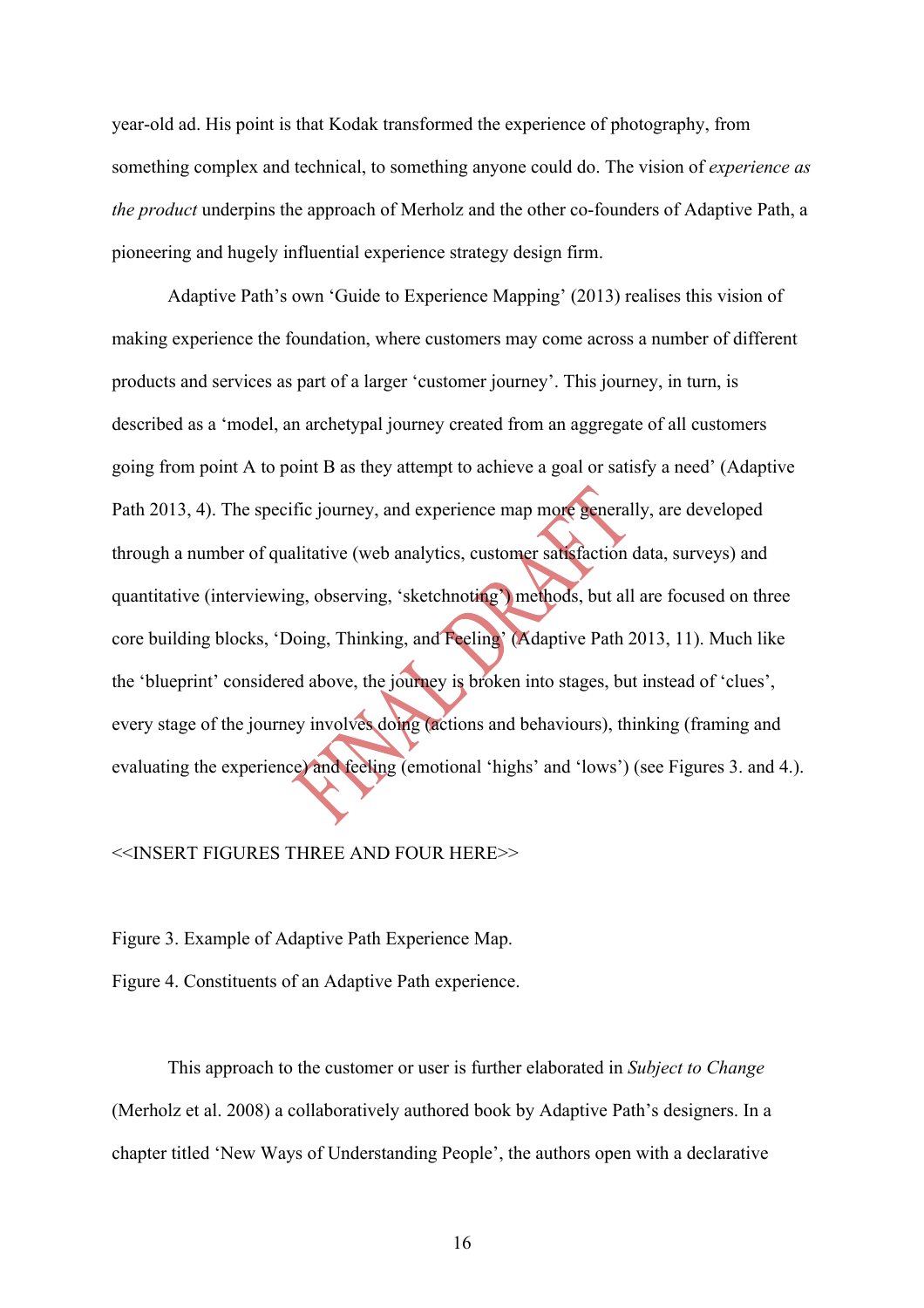principle: 'We must understand people as they are rather than as market segments or demographics' (Merholz et al. 2008, 35). Understanding people 'as they are' is achieved through developing a sense of 'empathy', a rather elusive notion which involves vicariously sharing an experience while maintaining a sense of objectivity. Empathetically understanding people is contrasted with three other approaches, drawn from marketing (where people are depicted as 'sheep'), economics (where people are assumed to be rational) and human factors (where people are seen as 'robot-like customers, interfaced to the system and relentlessly pursuing goals'(2008, 49)). These other approaches are not entirely dismissed, but criticised for oversimplifying people 'as they really are'(2008, 50). What they omit, specifically, and what an emphatic approach tries to remain sensitive to is emotion, culture, and context. To summarise, the method of experience mapping as articulated through Adaptive Path involves analysing and designing customers journeys with a focus on actions (or doings), thoughts and feelings, and underpinned by an empathetic understanding of people (users or customers) achieved through remaining sensitive to emotions, culture and context. The point, of course, is not just to map existing experiences, but to create better ones, and to embed an experiential worldview into the organisation itself through the process of mapping.

While this experiential approach is applicable in any number of contexts, it has come to dominate in the digital realm of web and app development specifically in the form of user experience design (UX) and other closely related approaches. UX design is commonly described as belonging to a 'third paradigm' or 'third face' of Human Computer Interaction (HCI) (Harrison, Tatar, and Sengers 2007; Grudin 2005), in distinction to earlier human factors (ergonomics) and cognitive (information processing) 'paradigms'. The rise of UX design has been attributed to the concomitant rise of personal and mobile computing, the internet, and the web, which lead to what Grudin describes as 'discretionary use' – use of computers beyond the specificities of office work (2005, 46). Harrison et. al. echo this in a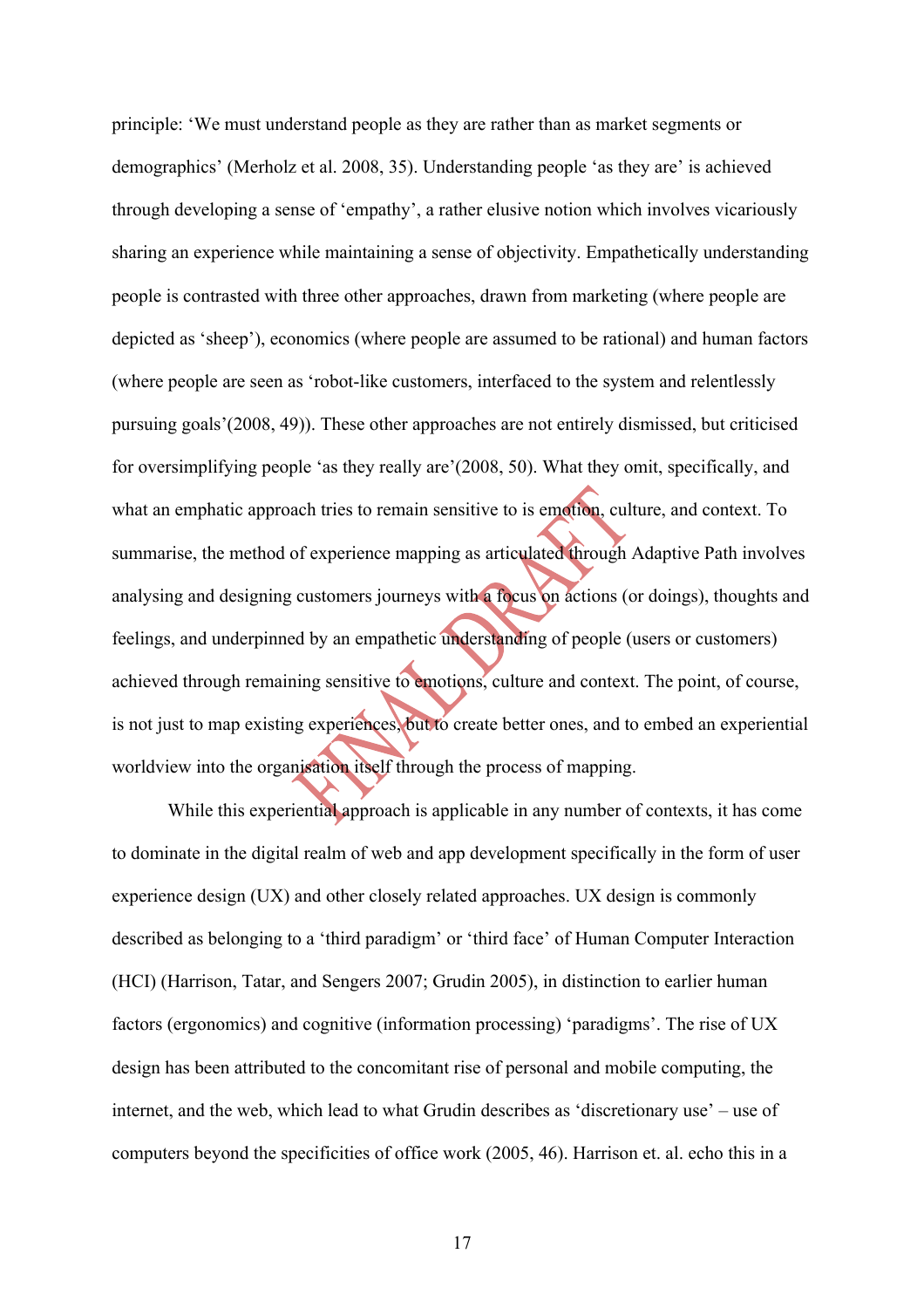discussion of 'non-task-oriented computing', but also add the rising significance of 'context', 'the social situation of interaction' (or 'situated actions') and 'emotion' (2007, 5–6). For these authors, the third paradigm therefore focuses on 'embodied interaction', where 'all action, interaction, and knowledge is seen as embodied in situated human actors' (2007, 7). This general description of the changing nature of HCI, of course, mirrors the specific approach of Adaptive Path and their version of experience mapping.

Thus far, I've suggested that the notion of experience underpinning the appification of money and money practices has both economic and design dimensions. Experience is understood as a distinct 'unite of value', separate from goods or services, and involving the reimagining of economic life (workplaces, retail stores, and so on) through the metaphors of theatre. As a design methodology, it involves placing customers or users in 'journeys', doing and thinking different things, with emotional 'highs' and 'lows'. There is an attempt (in the literature at least) to 'take a more holistic view of people' (Merholz et al. 2008, 55); to actively bring in questions of culture, emotion, embodiment and the situatedness of people. Before returning to Apple Pay, I want to make one final observation: this notion of experience is *thoroughly informed by sociological and anthropological inquiry*. We have seen how Pine and Gilmore drew from Goffmanian 'frame analysis', for example, but the notions of embodiment and situated action that underpin UX design are equally indebted to the work of Paul Dourish (2004) Lucy Suchman (1985; 2006) and others. While UX is primarily a design practice, it is a practice formed through constitutive engagements with sociological and anthropological thought.

# *Apple Pay as Experience Money*

I believe we are now in a better position to understand the 'how' of the 2014 launch of Apple Pay, and what it means for Apple to focus on the user experience. Indeed, with even a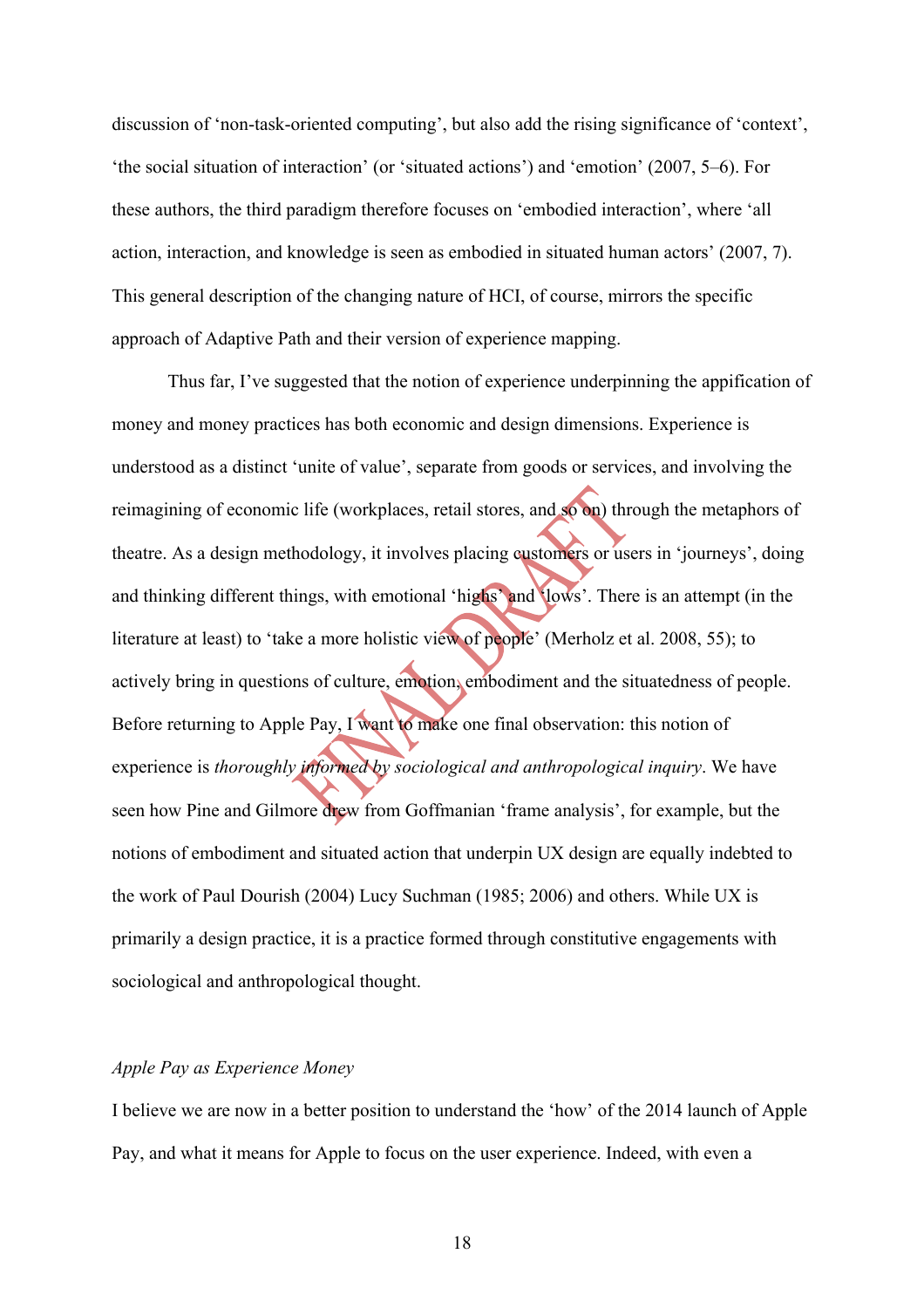cursory overview of user journeys and experience mapping, the video clip Cook uses to introduce Apple Pay appears rather derivative and uninspired: it is a straightforward user journey. The first clip is the first journey (Figure 1.). It is staged and scripted into six moments. Cook has established that the bank card and the wallet are the villains, but the whole scene is unwelcoming. The fumbling around in the handbag, the Tic Tacs, the clip, the prying of the bank card out of the purse, the ID check, the failed card read and the storing away of the receipt and card – we have the makings of a bad experience.

The second journey is re-scripted, with Apple Pay as the 'hero'. The new, shortened journey is smooth, uneventful. Somewhat paradoxically, it's 'wow moment' is only registered through the confirmatory bleep of the successful payment. '*That's it'*! But in comparison to the contrived inconveniences of the first journey, the humble bleep may indeed 'emotionally charge' the user with a sense of ease and relief. At least, this is part of the 'value proposition', the rationale for choosing Apple's experience over others. This experience value proposition is made more explicit on Apple's developer pages, where the company offers testimonies from early adopters of the benefits of switching to Apple Pay. A product manager from Groupon comments, for example, 'Apple Pay has facilitated greater real-time commerce, improved conversion and enhanced the overall Groupon mobile experience' (Apple 2017). Apple's own copywriters pad out the testimonies with further elaborations on experience: 'the DoorDash team removed friction from the checkout experience for new users'; 'With Apple Pay, there's no need for payment method selection or data entry, resulting in an optimal customer experience'; and 'With a better first time experience, customers come back more frequently' (Apple 2017).

Since Apple Pay is an experience – *That's it!* – it is free to cross different media and device specificities. It can be used to make a retail payment through a phone in a store, but it can also be integrated into other phone apps for specific in-app payments (such as train ticket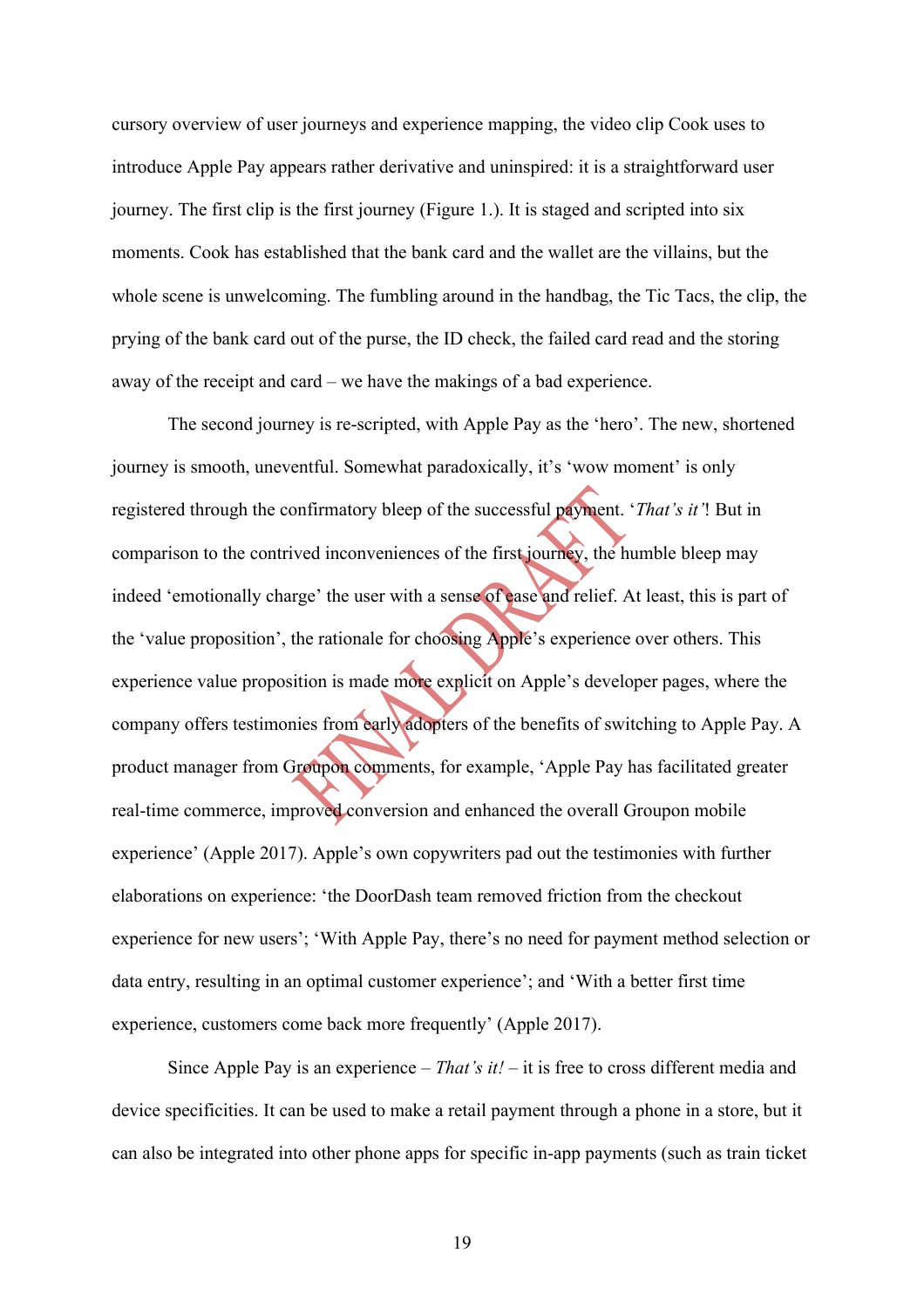purchases). The phone interface can be substituted with an Apple Watch, eliminating the need of producing the phone at all. Apple Pay can also be used to make payments on the web with a MacBook. Depending on the model, this could be done with the Touch Bar (and fingerprint scanner) or with the aid of an iPhone or Apple Watch. As experience, Apple Pay is therefore medium agnostic.<sup>6</sup> *That's it!* can be materialised in a number of ways through multiple devices and device configurations.

Apple Pay is type of experience money, with a focus on creating *That's it!* digital payments. I am fully aware that this is a provocative usage of the already contested term 'money'. What is understood to be money has changed over time and differs between cultures and while there is a classic definition often rehearsed in economic textbooks – money as medium, measure, standard and store – this definition has long been challenged and extended (by the sociologists and anthropologists considered earlier, among others). As Bill Maurer summarises, 'Money is also a system of relationships, a chain of promises, and a record of people's transactions with one another' and, referring to the work of Keith Hart 'money is a "memory-bank"' (2015, 46). Maurer thus prefers to speak of 'complex money ecologies' to get at money's 'multiple and diverse use cases', 'its actual use cases – what you really do with it in whatever form you use it'; and to make explicit that money is 'infused with meanings, morals, and material traces of our relationships with others' (2015, 48). Whatever answer we give to the question What is money? Maurer adds, 'The answer is changing as electronic and mobile communications devices become a new interface for storing, spending, paying, and keeping track of money…' (2015, 37). What I am suggesting is that these multiple and diverse actual use cases are what is precisely being targeted through the notion of experience. Experience money is the deliberate attempt to design forms of

<sup>6</sup> I borrow this term 'medium agnostic' from Tung-Hui Hu, who uses it in a slightly different sense to refer to the network infrastructures of the cloud (Hu 2015, xix)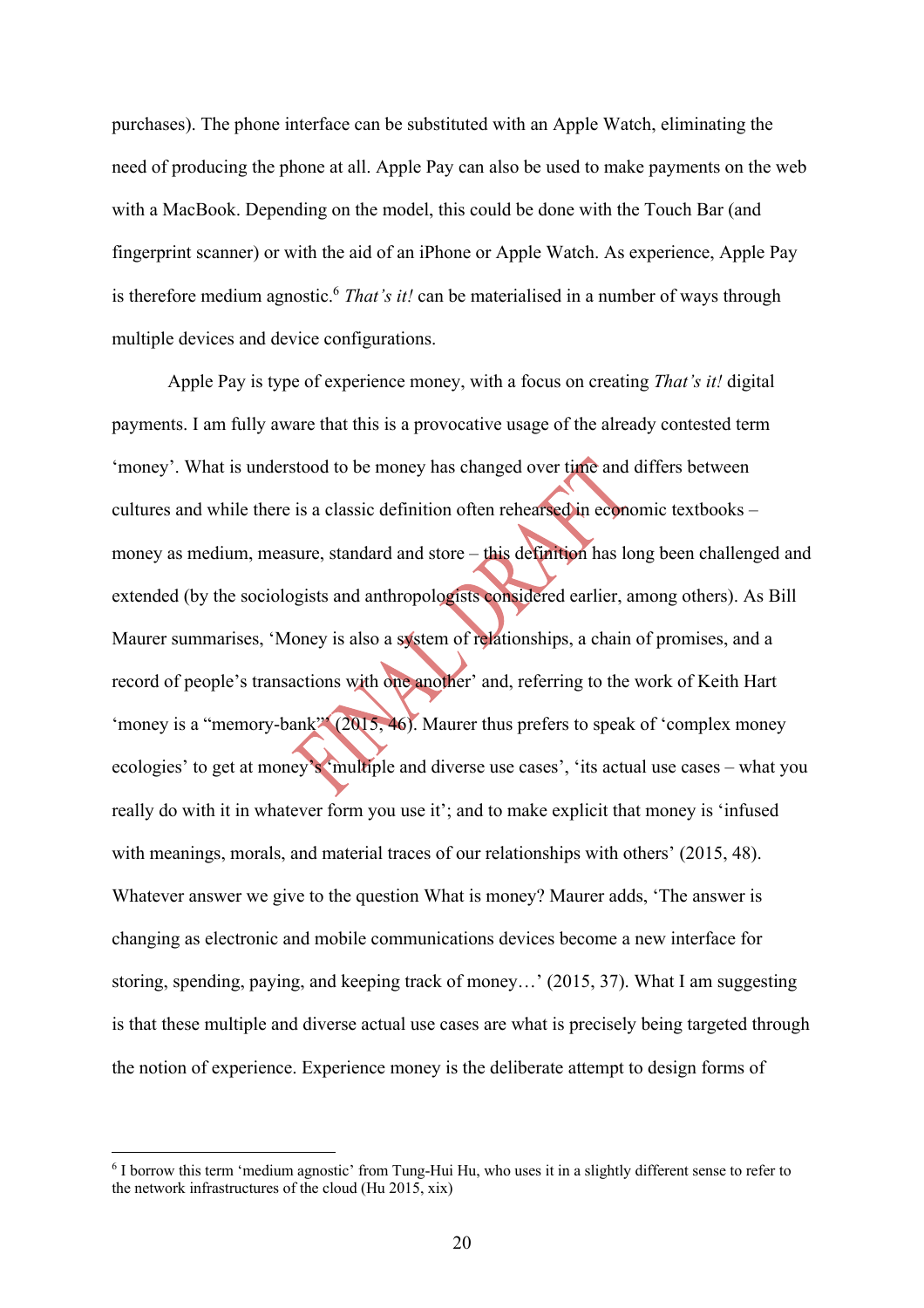money based on 'actual use cases' (Maurer 2015, 48) or, as the experience designers put it, for people 'as they really are' (Merholz et al. 2008, 50). Experience money is any attempt to break up the many 'doings', 'thoughts' and 'feelings' associated with diverse the use cases and practices of money and to deliberately infuse these with a coherent value proposition. While experience money is not dependent on appification, it is through the process of appification that such a breaking up of money practices into consciously designed experiences is most readily observable.

To clarify, consider Figures 5. and 6. Both are obvious simplifications but help to illustrate the shift to experience money. Figure 5. shows a coin, tasked with the (impossible) burden of standing in for all modern money objects. Surrounding the coin are practices, which may include the full spectrum of things people do with money (whether economic, cultural, political or whatever). Money participates in all these practices and as it does its own identity changes. It is embedded in these practices; it shapes them and they shape it, and this takes place through use.

<<INSERT FIGURE FIVE HERE>>

Figure 5. Money and Practices.

With experience money, these money-practice dynamics are partly absorbed and acted upon. While the material objects of money were never stable (coins, notes, cards, etc.) through appification this materiality further proliferates and splinters. Much of the former materiality of money continues its retreat into digital infrastructure (as previously established with credit and debit cards). Apps and related software and hardware emerge to replace these other moneys as the visible mediators of everyday economic activity. The former relation between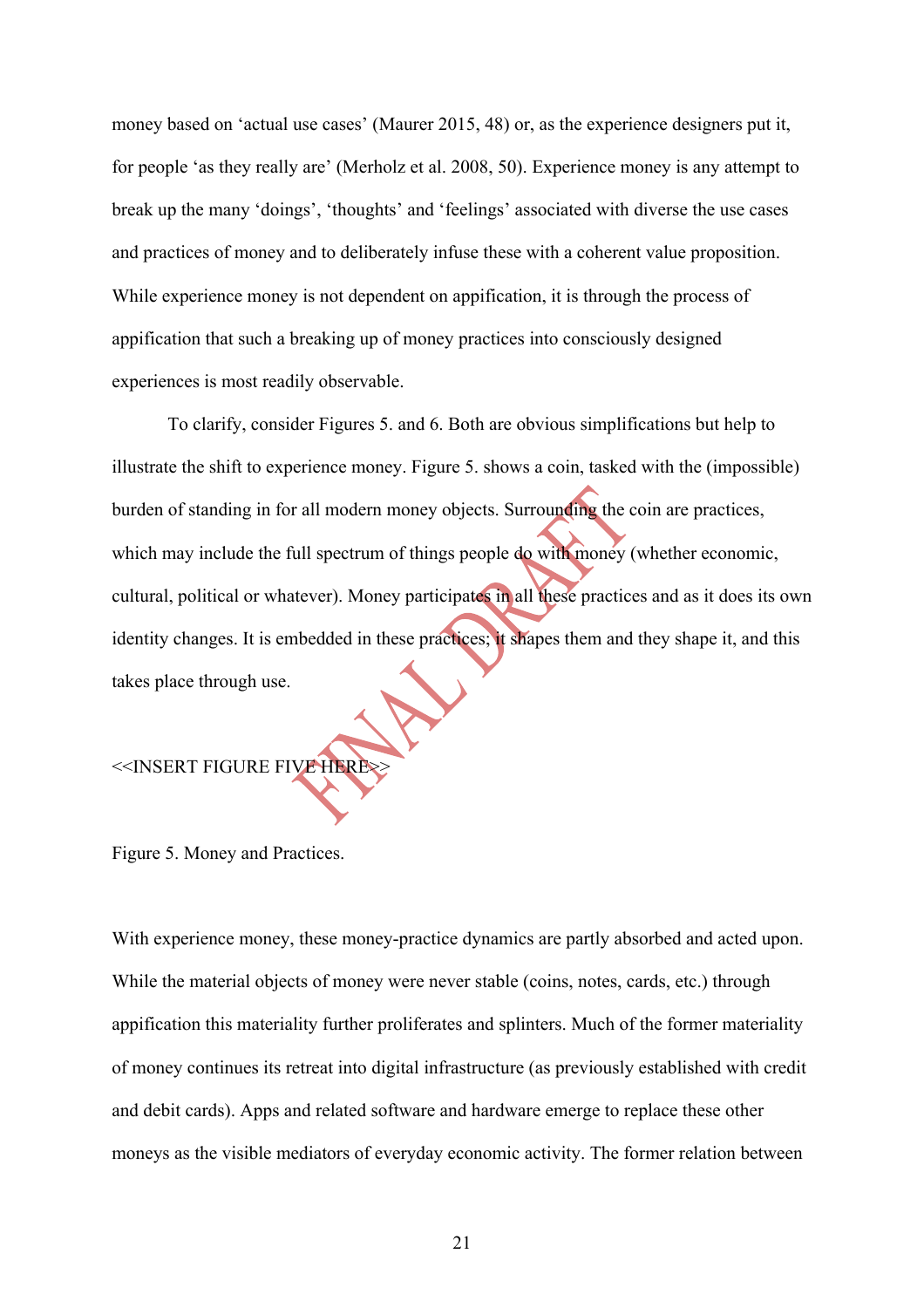money and its practices (Figure 5.) is more fully conflated, as the idealised practices of user journeys are inscribed into apps from the very beginning (Figure 6.). While these idealised practices can be more or less detailed, defined and codified, all experience money has them in some form – it is precisely what experience design acts upon. The conflation of money and practices through experience also results in a splintering, as numerous apps and related devices seek to compete for the new market of experience moneys with their own value propositions. Thus experience money reaches into the realm of money practices in a deliberate and indeed constitutional way on the one hand, but equally marks new lines of separation, of splintering, and possible incompatibilities on the other.

# <<INSERT FIGURE SIX HERE>>

Figure 6. Experience Money.

By referring to the diversity of money practices mediated through appification and experience design as 'experience money', I hope to provoke a discussion in places where people usually talk about money, and almost never about design, user journeys, experience, and so on. The current popular discussion about what is happening to money, for example, revolves around the notion of *cashlessness*. Slowly but surely, we are becoming a 'Cashless Society'! Regardless of whether we are becoming cashless or not, it is a future vision based on an absence. It is simply a future without cash. As such, critical responses to this tend to take the form of 'some people rely on cash and they will suffer', which is very true (Scott 2018). But we must also ask, what is *more*? If cash is on the gradual decline, what is on the up? The notion of experience money, named as such (as money), is better positioned to fill this void.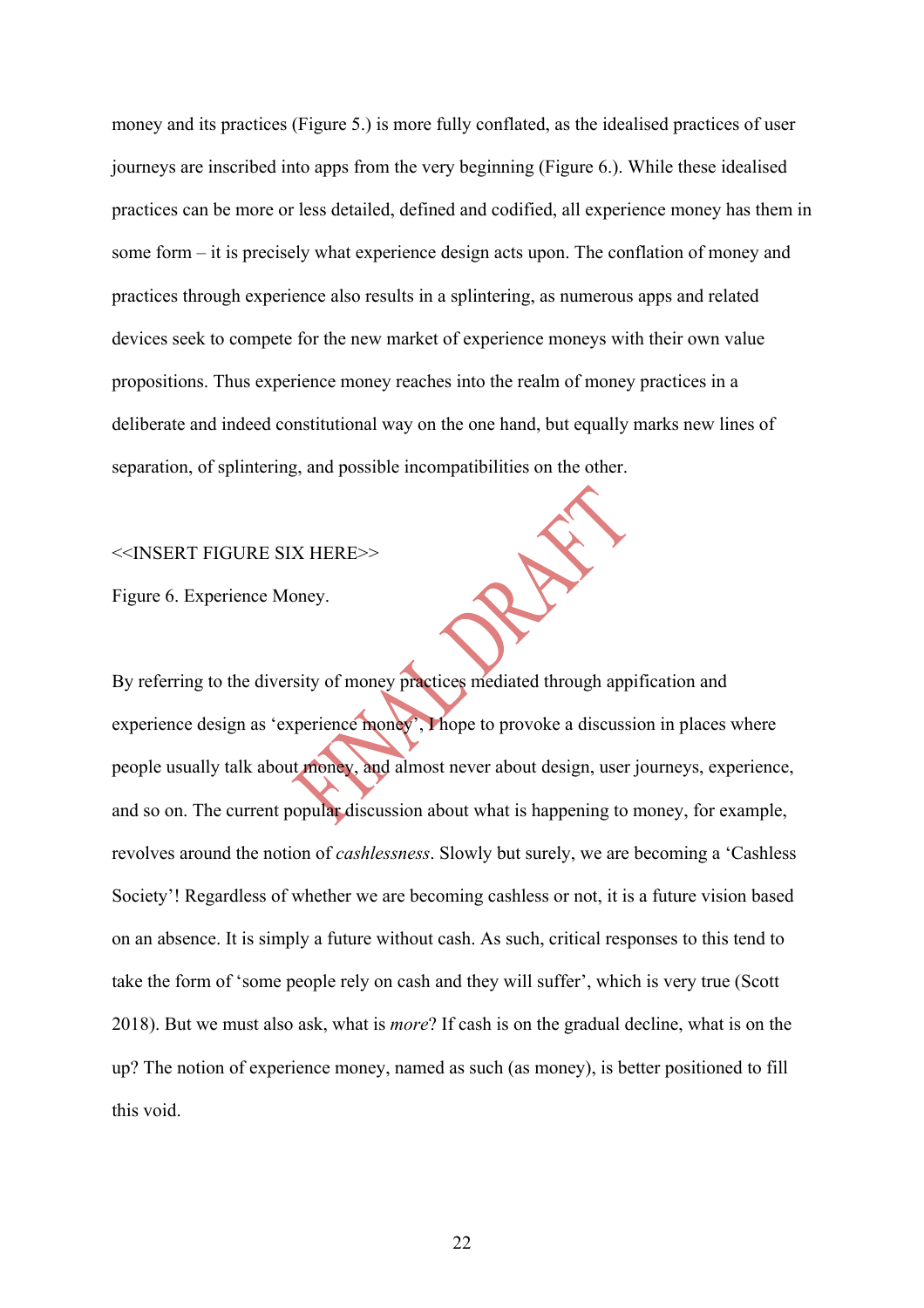### *Abstract embeddedness, Embedded abstractions*

Experience money is brought into being by taking a specific money practice – in the case of Apple Pay it is payment – modelling it as a user journey and then redesigning on the terms of experience to create a new value proposition. The precise methods for modelling and redesigning experiences vary, but it was noted earlier that Adaptive Path's designers use both quantitative and qualitative methods including data analytics, surveys, customer satisfaction data, interviews, and observations. As mentioned, these are methods directly informed by social science research. The concepts that underpin them, such as 'embodiment', 'situated action' and their attention to 'emotion', 'culture' and 'meaning' align well with the sociological and anthropological approaches to money discussed above under the rubric of embeddedness. In this sense, the methods of experience are anti-abstraction; they are methods in the service of embeddedness; they participate in the critique of abstraction. They approach money as a series of rich experiences based on 'how people really are'.<sup>7</sup> Money is a 'doing'; a doing that people cognitively frame in different ways; a doing loaded with meanings and emotions. In other words, experience money internalises and operationalises sociological criticisms of money as abstract.

And yet, such inquiries into experience produce models, maps and journeys. Journeys are broken into moments or stages, with specific doings, thoughts and feelings attributed to each moment. The map is an abstraction, the journey is an abstraction. Embeddedness is the basis for new abstractions. In the case of Apple Pay, it is the store purchase, the purse, the handbag and swipe machine, the ID glance, even the bleep, that are the stuff of embeddedness. Apple Pay does not aim to erase this embeddedness, but rather to smooth it over, optimize it. The resulting Apple Pay journey is equally imagined as embedded in the store purchase scenario, with a full cast of characters playing their role. Such redesigned

<sup>7</sup> Again, this is not to suggest the approach is successful.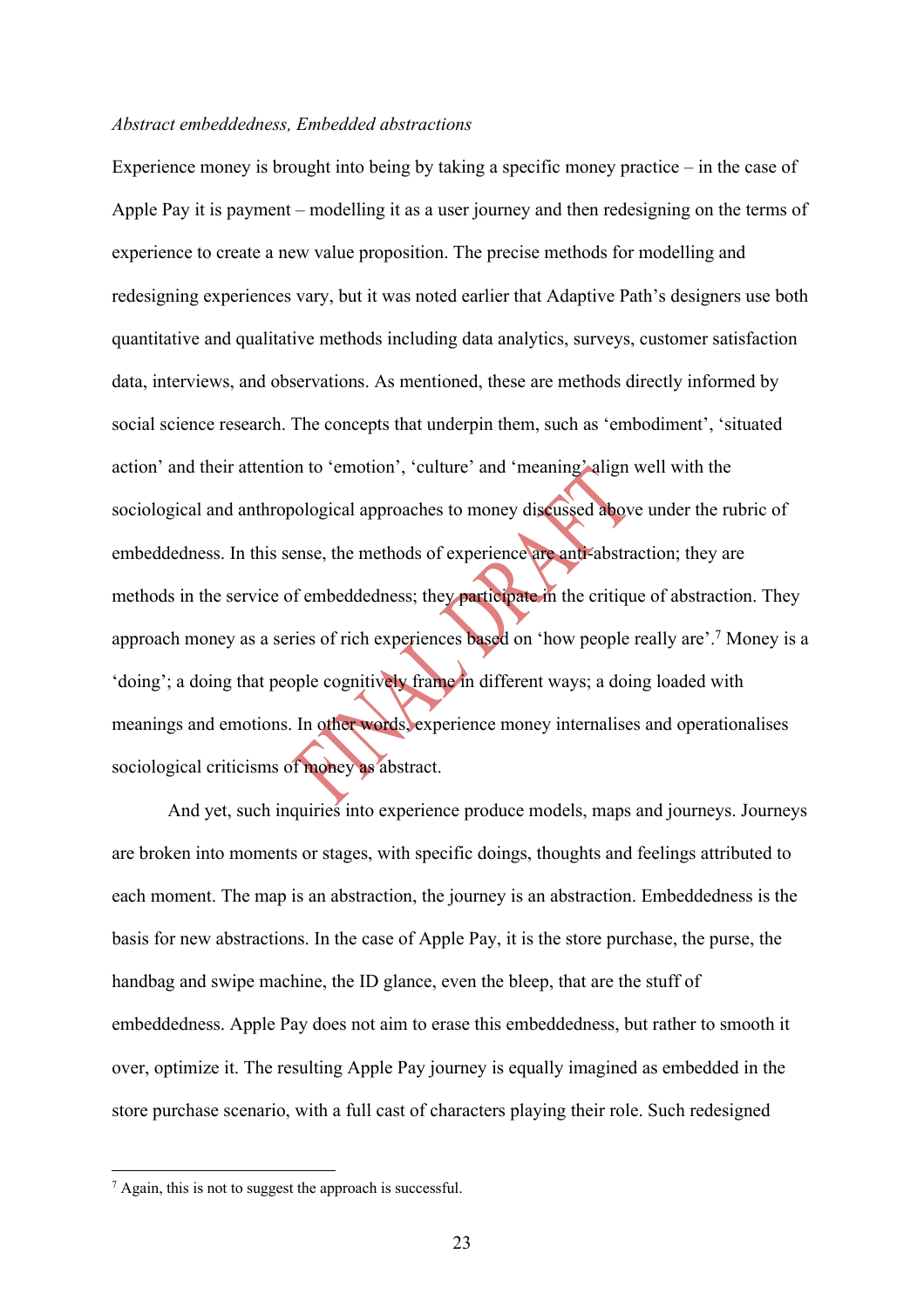experiences are carried along (abstracted) into specific products and services, into devices, interfaces and wider ecologies – into the full spectrum of everyday money apps. Experience design begins with embeddedness and turns these into new abstractions. It has been estimated that there are currently around 252 million users of Apple Pay, with quarterly transactions counted in the billions (Munster 2018; Wuerthele 2019). Apple Pay's abstractions of embeddedness are re-embedded, distributed across different national contexts into any number of payment scenarios. In turn, this coming together of forms of embeddedness, of *embeddedness* and *abstract embeddedness*, of designed experiences and plain-old lived experience, is both the terrain of future design innovation and also where the flaws, impositions, modulations and occasional tyrannies of experience money become visible. While the designers of experience money seek to close the gap between designed and lived experienced, others might use to imagine other abstractions.

The emergence of experience money is significant for the study of money and everyday economies. The building-in of experience further problematizes neo-classical approaches to micro-economic life, since an emotional, encultured, meaningful actor is built into exchange transactions *a priori*. In other words, the *medium* of exchange is not rational. If the media of economic life are designed for experiences, it would seem to embolden the longstanding contributions of economic sociologists and anthropologists. Indeed, I have suggested there is at least a partial convergence with these 'embedded' sociological theories of money and new money artifacts. I have omitted a discussion of behavioural economics, but I believe the same holds (a partial convergence) for insights drawn from this field (especially since UX design and behavioural economists are both significantly indebted to cognitive psychology). Such a convergence, I suggest, significantly complicates any critique of abstraction based on embeddedness. In an economy of experience, of abstract embeddedness and embedded abstractions, the old moralising contrast between such terms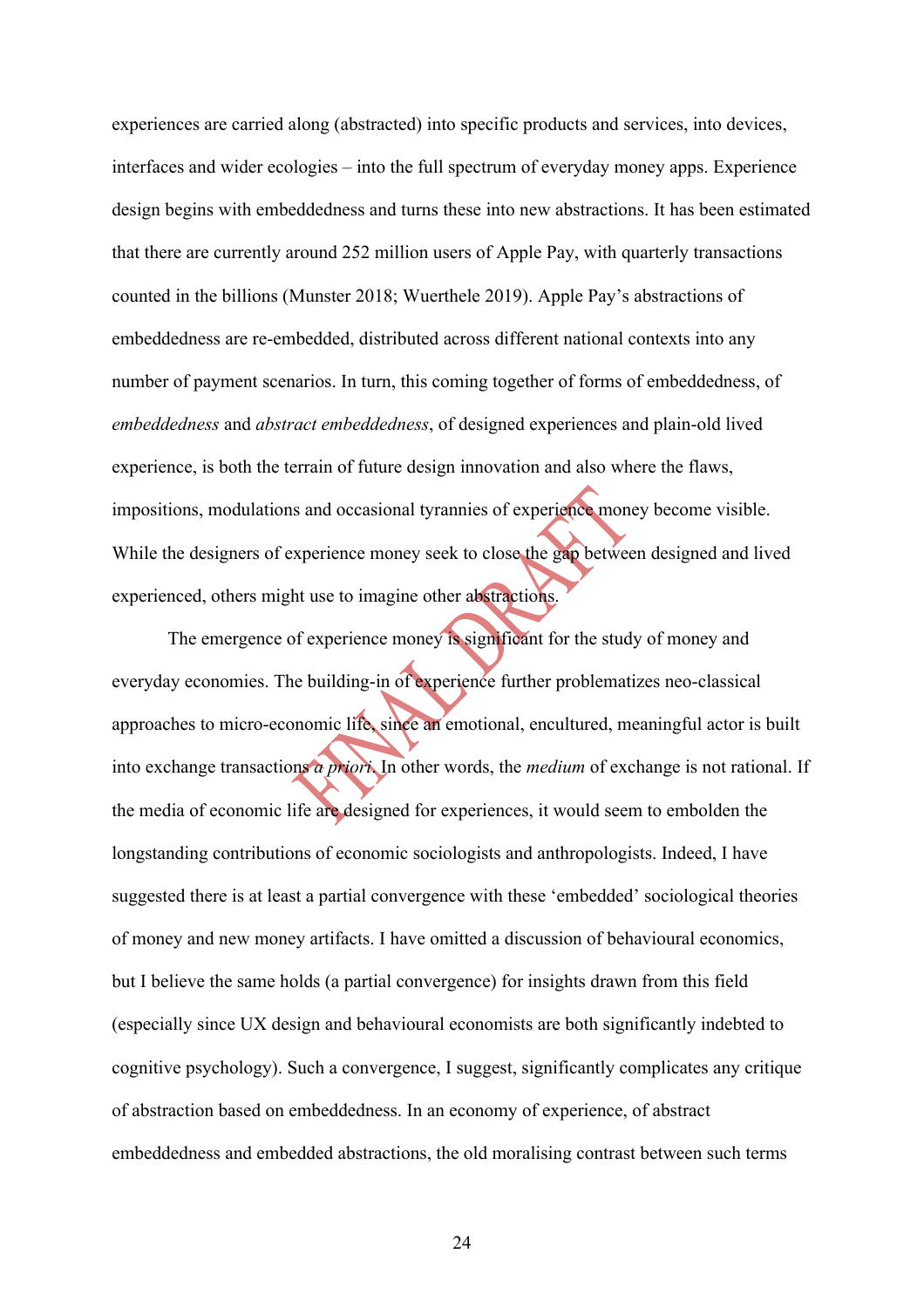instead becomes an operating dynamic – indeed, a business model. It is the logic for how value is created. A good abstraction will translate into good experiences.

Throughout this article, I have refrained from overtly criticising theorists and practitioners of the experience economy, but a number of excellent critiques are to be found (Greenfield 2007; Sampson 2018, 2016; Lialina 2015). Instead, I have attempted to better understand what is happening to everyday economic activity as it is mediated through apps and experience design. I have tried to understand this design mediation and what it means for how we think about money. Without embracing the proposed world of experiences found in Apple Pay – *That's it! –* I want to suggest an experiential worldview entails a new way of seeing money. This way of seeing money is not native to economists, bankers, or policy makers but it is by no means a marginal perspective. It is not a subaltern vision. The worldview of experience permeates the major platform and technology providers, and these are some of the most powerful and valuable companies in operation. In terms of market value, Fortune 500 lists Apple, Amazon, Alphabet (Google), Microsoft and Facebook as the top five, in that order. In China, these are matched by the so-called Three Kingdoms of Tencent, Alibaba and Baidu. All of these companies are experimenting with what I have called experience money and as mentioned earlier, the different app stores are filled with different money-related apps. One can easily imagine a dark version of this development: further monetary privatisation; monetary lock-in; the worst kinds of 'personalisation'; any number of 'bad experiences'. But there are also opportunities to intervene. The field of experience design has been quite receptive to sociological and anthropological contributions. Rather than concerning ourselves with the ambivalences of money as abstraction, we might inquire as to which embedded experiences we wish to abstract and what kinds of abstraction we want to embed. What are the current limits to experience money and what might they become?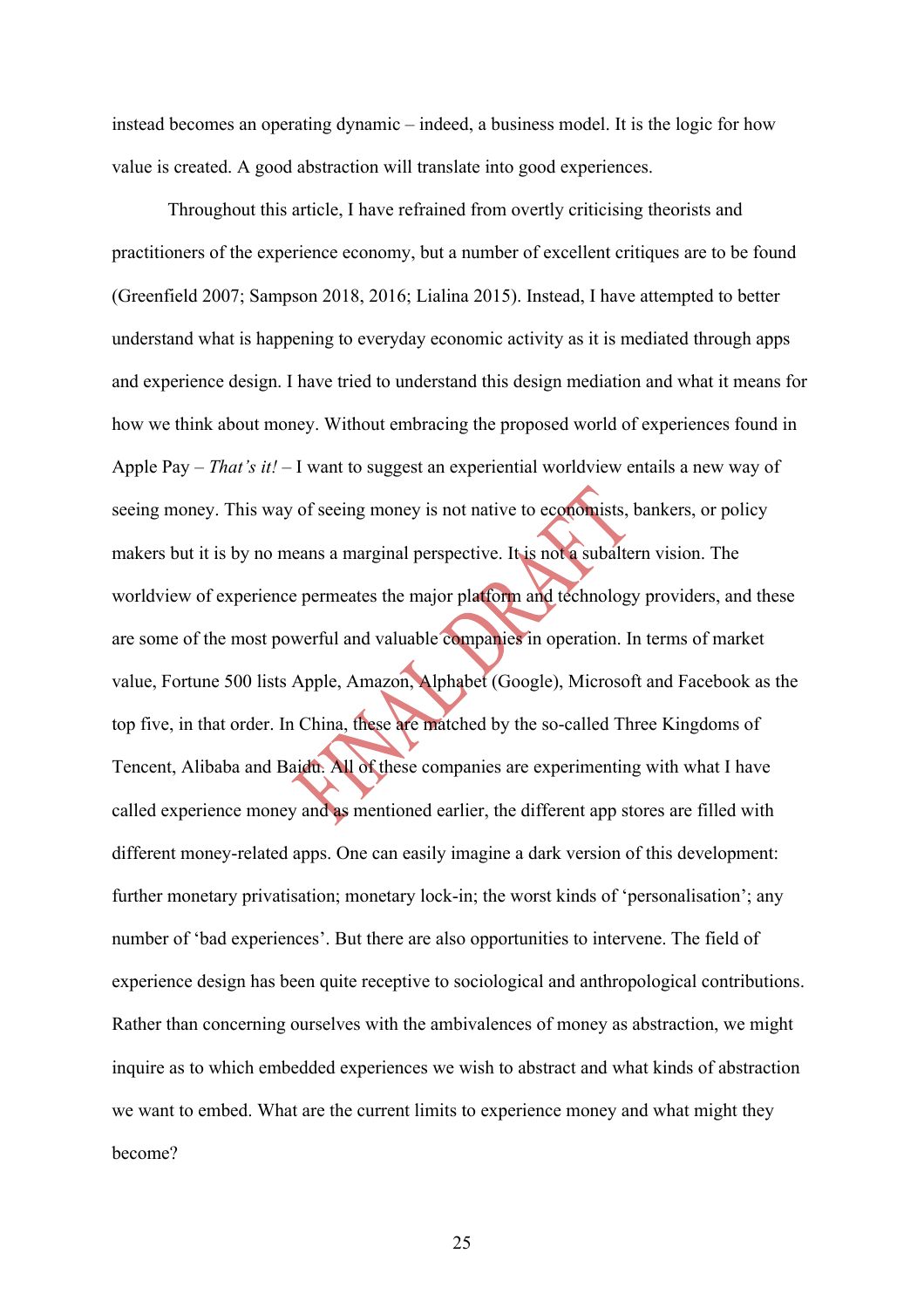### **References:**

- Adaptive Path. 2013. 'Adaptive Path's Guide to Experience Mapping'. San Francisco, CA: Adaptive Path. http://www.mappingexperiences.com/.
- Appadurai, Arjun, ed. 1988. *The Social Life of Things: Commodities in Cultural Perspective*. New Ed edition. Cambridge: Cambridge University Press.
- Apple. 2014. *Apple - September Event 2014*.
	- https://www.youtube.com/watch?v=38IqQpwPe7s.
		- -. 2017. 'Apple Pay Apple Developer'. 27 May 2017.
		- https://developer.apple.com/apple-pay/.
- Callon, Michel. 1998. *The Laws of the Markets*. Oxford ; Malden, MA: John Wiley & Sons.
- Carbone, Lewis P., and Stephan Haeckel H. 1994. 'Engineering Customer Experiences'. *Marketing Management* 3 (3): 9–19.
- Carlzon, Jan. 1987. *Moments of Truth*. Cambridge, Mass.: Ballinger Publishing Company.
- Cetina, Karin Knorr, and Alex Preda, eds. 2006. *The Sociology of Financial Markets*. New Ed edition. Oxford: Oxford University Press, U.S.A.
- De Jong, Eduard, Nathaniel Tkacz, and Pablo Velasco González. 2015. '"Live as Friends and Count as Enemies": On Digital Cash and The Media of Payment'. In *MoneyLab Reader: An Intervention in Digital Economy*, edited by Geert Lovink, Nathaniel Tkacz, and Patricia De Vries, 257–67. Amsterdam: Institute of Network Cultures.
- Dourish, Paul. 2004. *Where the Action Is: The Foundations of Embodied Interaction*. New Ed edition. The MIT Press.
- Gallo, Carmine. 2012. *The Apple Experience: Secrets to Building Insanely Great Customer Loyalty*. New York: McGraw-Hill Education.
- Goffman, Erving. 1986. *Frame Analysis: An Essay on the Organization of Experience*. New edition. Boston: Northeastern University Press.
- Granovetter, Mark. 1985. 'Economic Action and Social Structure: The Problem of Embeddedness.' *American Journal of Sociology* 91 (3): 481–510.
- Greenfield, Adam. 2007. 'On the Ground Running: Lessons from Experience Design'. *Adam Greenfield's Speedbird* (blog). 23 June 2007. https://speedbird.wordpress.com/2007/06/22/on-the-ground-running-lessons-fromexperience-design/.
- Grudin, Jonathan. 2005. 'Three Faces of Human -- Computer Interaction.' *IEEE Annals of the History of Computing* 27 (4): 46–62.
- Guyer, Jane. 2004. *Marginal Gains*. Chicago: University Of Chicago Press. http://www.press.uchicago.edu/ucp/books/book/chicago/M/bo3631346.html.
- Harrison, Steve, Deborah Tatar, and Phoebe Sengers. 2007. 'The Three Paradigms of HCI'. In . San Jose, California, USA.
	- https://www.researchgate.net/publication/215835951 The three paradigms of HCI.
- Ho, Karen. 2009. *Liquidated: An Ethnography of Wall Street*. Paperback Octavo edition. Durham: Duke University Press Books.
- Hu, Tung-hui. 2015. *A Prehistory of the Cloud*. Cambridge, Massachusetts: MIT Press.
- Ingham, Geoffrey K. 2004. *Nature of Money: New Directions in Political Economy*. 1 edition. Cambridge, UK ; Malden, MA: Polity Press.
- Kalbach, James. 2015. *Mapping Experiences: A Guide to Creating Value through Journeys, Blueprints, and Diagrams*. 1 edition. Beijing ; Boston: O'Reilly Media.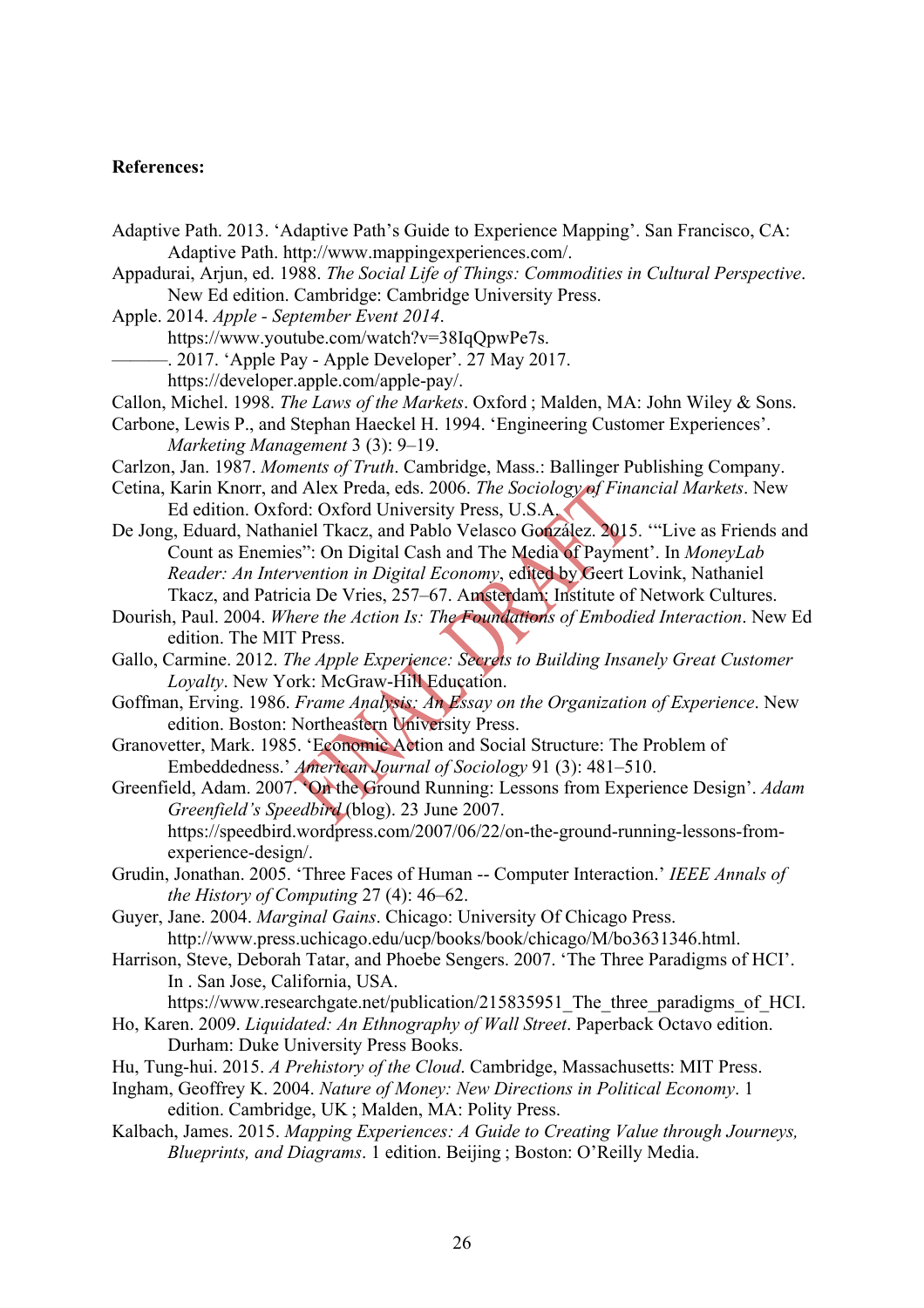Keister, Lisa A. 2002. 'Financial Markets, Money, and Banking'. *Annual Review of Sociology* 28 (1): 39–61. https://doi.org/10.1146/annurev.soc.28.110601.140836.

Knorr Cetina, Karin, and Urs Bruegger. 2002a. 'Global Microstructures: The Virtual Societies of Financial Markets'. *American Journal of Sociology* 107 (4): 905–50. https://doi.org/10.1086/341045.

———. 2002b. 'Traders' Engagement with Markets'. *Theory, Culture & Society* 19 (5–6): 161–85. https://doi.org/10.1177/026327602761899200.

- Lialina, Olia. 2015. 'Rich User Experience, UX and Desktopization of War'. Contemporary Home Computing. January 2015. http://contemporary-home-computing.org/RUE/.
- Mackenzie, Donald. 2008. *An Engine, Not a Camera: How Financial Models Shape Markets*. Cambridge, Mass.: The MIT Press.
- MacKenzie, Donald. 2009. *Material Markets: How Economic Agents Are Constructed*. Oxford ; New York: OUP UK.
- MacKenzie, Donald, Fabian Muniesa, and Lucia Siu, eds. 2007. *Do Economists Make Markets?: On the Performativity of Economics. Princeton: Princeton University Press.*
- Marx, Karl. 2004. *Capital: A Critique of Political Economy*. Translated by Ben Fowkes. New Ed edition. Penguin.
- Maurer, Bill. 2005. *Mutual Life, Limited: Islamic Banking, Alternative Currencies, Lateral Reason*. Princeton, N.J.: Princeton University Press.
	- ———. 2006. 'The Anthropology of Money'. *Annual Review of Anthropology* 35 (1): 15–36. https://doi.org/10.1146/annurev.anthro.35.081705.123127.
- ———. 2015. *How Would You Like to Pay?: How Technology Is Changing the Future of Money*. Duke University Press Books.
- Merholz, Peter. 2007. 'Experience Is the Product: Why Designers Will Never Succeed in Product Design by Simply Doing Product Design'. Core77: Industrial Design Supersite. 2007.

https://web.archive.org/web/20150205023823/http://www.core77.com/reactor/06.07\_ merholz.asp.

- Merholz, Peter, Todd Wilkens, Brandon Schauer, and David Verba. 2008. *Subject To Change: Creating Great Products & Services for an Uncertain World: Adaptive Path on Design*. 1 edition. Sebastopol, CA: O'Reilly Media.
- Munster, Gene. 2018. 'Apple Pay Increasingly Central to IPhone'. Loup Ventures. 9 August 2018. https://loupventures.com/apple-pay-increasingly-central-to-iphone/.
- Pine, B. Joseph, and James H. Gilmore. 1999. *The Experience Economy: Work Is Theater & Every Business a Stage*. USA: Harvard Business School Press.
	- ———. 2011. *The Experience Economy, Updated Edition*. Updated edition. Boston, Mass: Harvard Business Review Press.

Polanyi, Karl. 2001. *The Great Transformation: The Political and Economic Origins of Our Time*. Boston, Mass: Beacon Press.

- Sampson, Tony D. 2016. *The Assemblage Brain*. Minneapolis: University Of Minnesota Press.
	- -. 2018. 'Transitions in Human–Computer Interaction: From Data Embodiment to Experience Capitalism'. *AI & SOCIETY*, February. https://doi.org/10.1007/s00146- 018-0822-z.
- Sassen, Saskia. 2006. 'The Embeddedness of Electronic Markets: The Case of Global Capital Markets'. In *The Sociology of Financial Markets*, edited by Karin Knorr Cetina and Alex Preda, 17–37. New York: Oxford University Press.
- Schumpeter, Joseph A. 2010. *Capitalism, Socialism and Democracy*. 5th ed. edition. London; New York: Routledge.